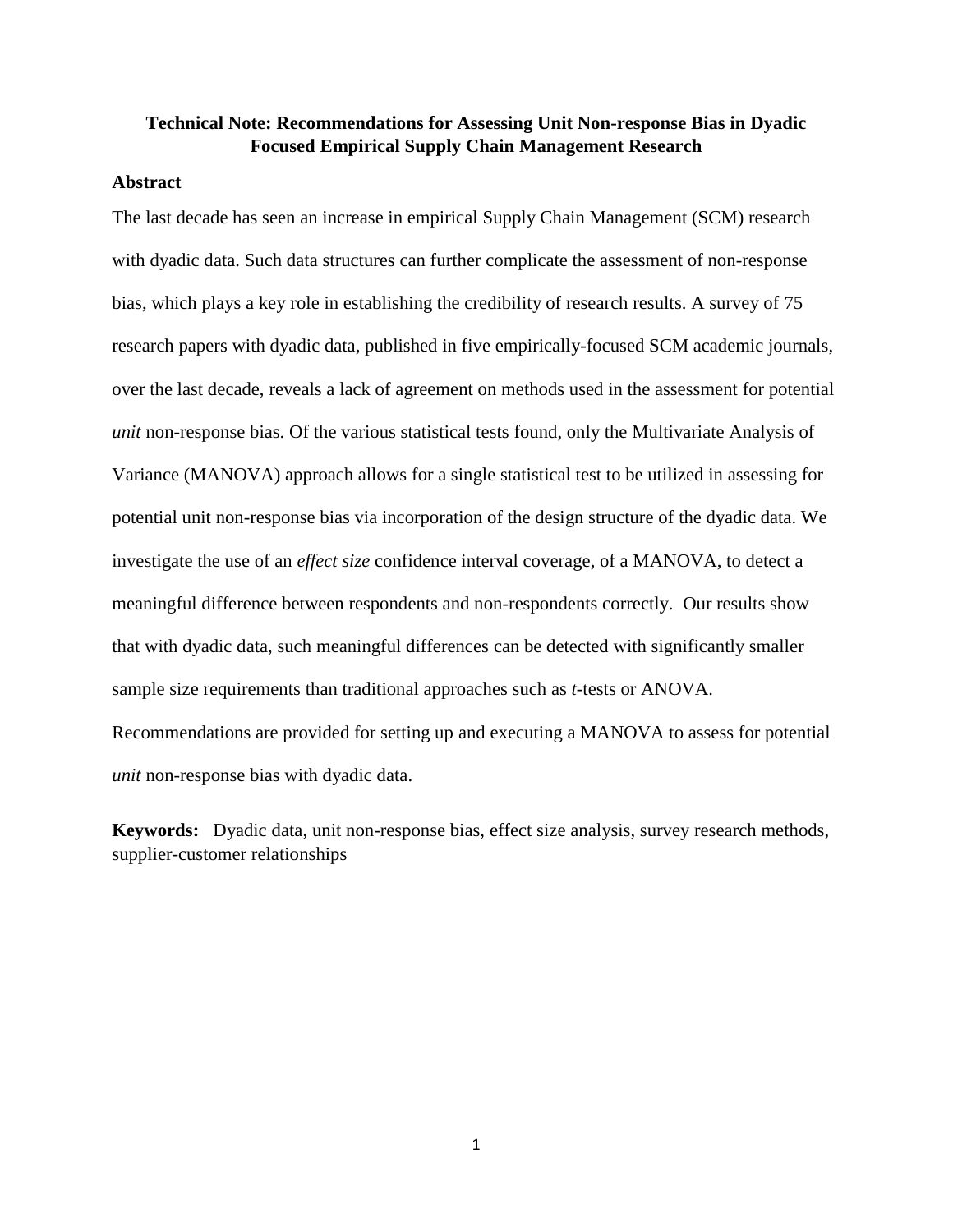### **1. Introduction**

In a business-to-business context, dyadic relationships between buying and selling firms are crucial. Over the past 20 years, there has been an increase in Supply Chain Management (SCM) research in which both the supplier's and buyer's view in a buyer-supplier relationship is of interest (i.e., dyad). Data collected from individual units, which are then paired in a meaningful way (e.g., suppliers and buyers; carriers and shippers), in an empirical study, is known as *dyadic data*. Results from a carefully conducted empirical dyadic study can be used to make statements about a population, which are based on information that is obtained from a sample of that population. However, before a researcher can generalize the findings of such a study, the quality of information based on the data collection must be assessed. A key issue that can compromise the quality of such empirical studies is non-response bias.

The assessment of non-response bias in empirical studies plays an important role in establishing the credibility of research results. Even when a clear *target population* has not been identified for a survey, the use of a sampling frame (i.e., list of units to sample), with some units not responding, could still lead to non-response bias concerns (Lohr, 2010: 257). There are two types of non-response. *Item* non-response refers to the absence of answers to specific questionnaire items, whereas *unit* non-response refers to the complete absence of responses from a sampled unit (Lohr, 2010; Wagner & Kemmerling, 2010). Item non-response is typically treated as a case of missing data with the associated techniques (e.g., imputation) for handling missing data applied to such non-response occurrences (Collier & Bienstock, 2007; Lohr, 2010). In this study, we are interested in *unit* non-response bias. Unit non-response is considered to pose a much greater threat to survey research than item non-response, due to the bias typically being much larger than that of item non-response (Yan & Curtin, 2010).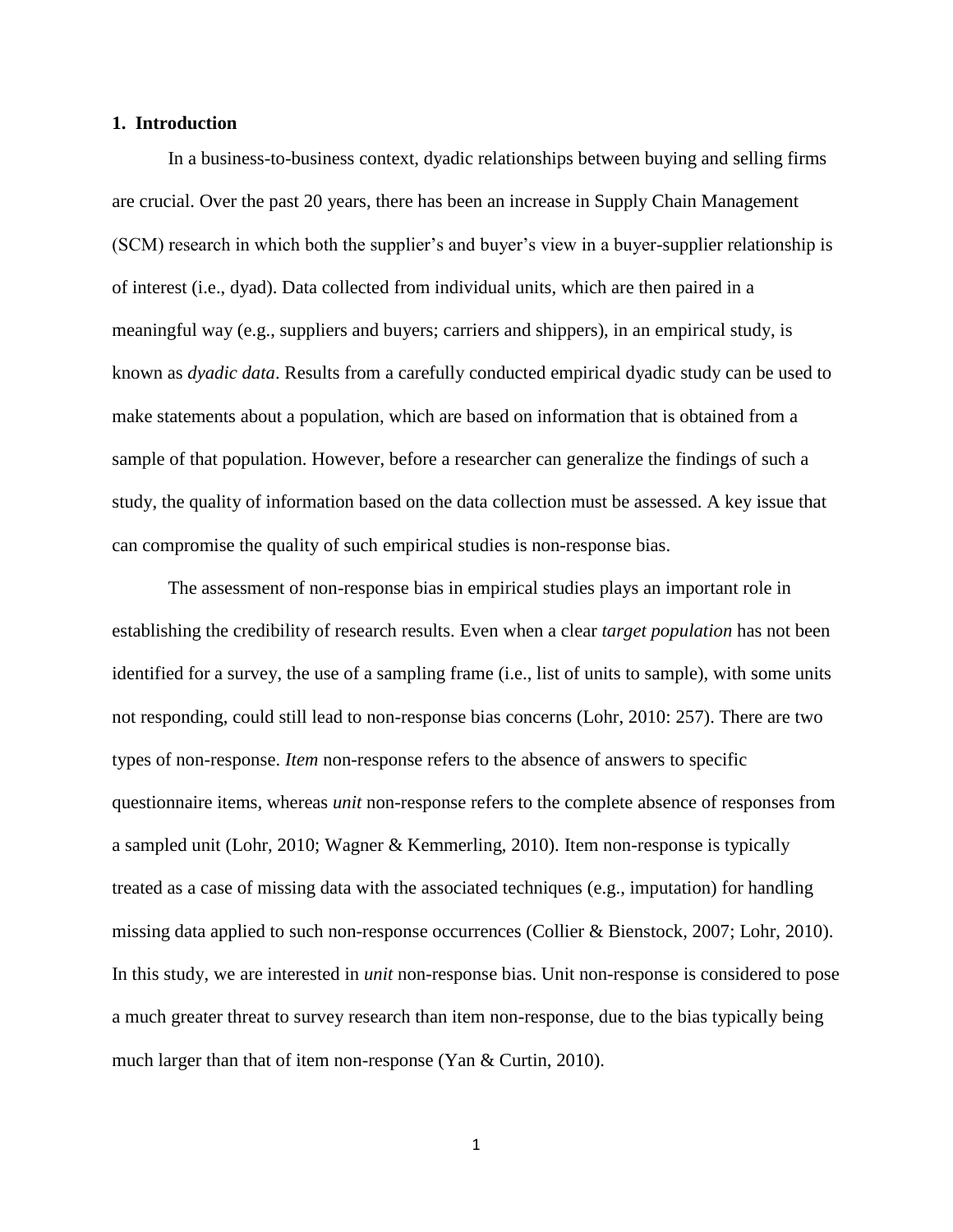There are key differences between item and unit non-response, both in terms of the underlying causes and potential treatments (Lohr, 2010; Yan & Curtin, 2010). For example, assessments for potential item non-response bias (e.g., missing data bias) can be made without the need to survey additional units in the sampling frame who did not respond to the initial survey (Little & Rubin, 2002). Generally, assessments made for potential unit non-response bias require additional units to be sampled, via a follow-up telephone call or face-to-face interview, to collect information on some, but not necessarily all, key items on the survey (Lohr, 2010; Thompson & Washington, 2013). Likewise, if there is a concern of potential bias, adjustments for unit non-response bias are made at the unit level (i.e., responses for all items are adjusted by typically using sample weights), whereas adjustments for item non-responses are made at the item level (i.e., units with complete responses on all items would not receive any adjustments). Making adjustments for potential unit non-response bias, however, is not a trivial task (e.g., see Thompson & Washington, 2013 for a case-study example) and may result in further biased estimates if improper adjustment procedures are employed (Lohr, 2010; Thompson & Washington, 2013). It is, therefore, important for researchers to *first* assess how well the responses of those in-sample represent those of the out-of-sample respondents prior to deciding to perform an adjustment for potential unit non-response bias.

For decades, in supply chain management research and other allied areas, the approach to assessing for potential unit non-response bias has been statistical methods that involve the comparison of responses from in-sample versus out-of-sample respondents, on multiple characteristics, which are relevant to the study (Clottey & Benton, 2013; Collier & Bienstock, 2007; Lambert & Harrington, 1990; Wagner & Kemmerling, 2010; Werner *et al*., 2007). If the responses of the two groups differ by very much, then it is good evidence that unit non-response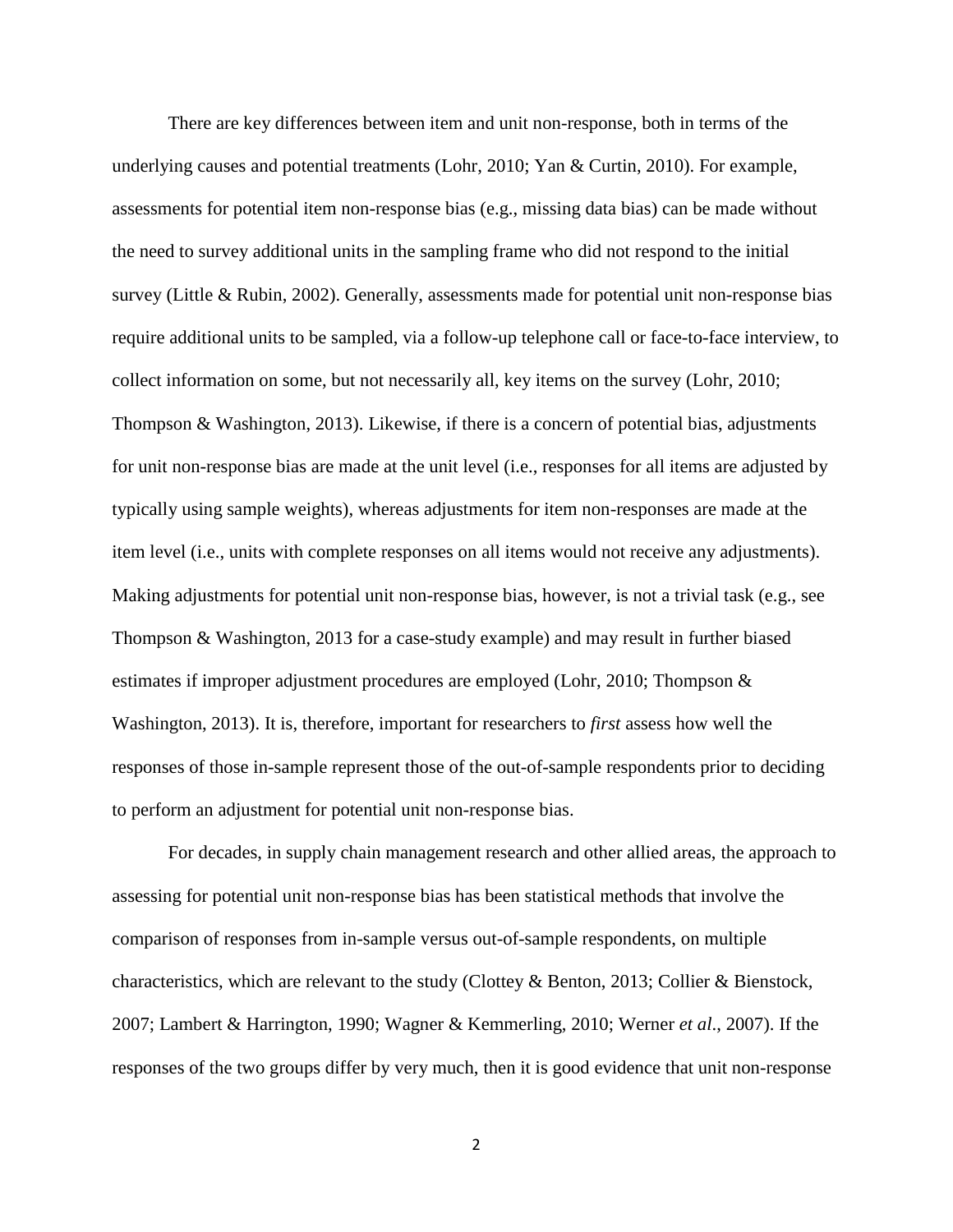cannot be ignored, and therefore adjustments to the data may be required to accommodate for potential unit non-response bias (Wagner & Kemmerling, 2010; Whitehead *et al*., 1993). Usually, multiple statistical tests (e.g., *t*-tests or ANOVA) are performed, and unit non-response bias is considered not an issue if *all* the tests result in non-significance. For non-dyadic data, Clottey and Benton (2013) noted that having multiple tests leads to the classical problem in statistics in which the more inferences are made, the more likely that erroneous inference has occurred. An argument can be made that dyadic data can further complicate non-response bias assessment due to the introduction of additional correlations (e.g., between the responses of members from the same dyad) in the analysis, along with an increase in the number of statistical tests performed (e.g., when separate tests are utilized for each member of the dyad). Clottey and Benton (2013: 801) recommend that researchers adopt methods, to assess for potential nonresponse bias, which minimizes the number of separate statistical tests needed to be performed. Our research expands on this suggestion by considering the use of a Multivariate Analysis of Variance (MANOVA) approach that allows for a single statistical test to be utilized for the assessment with dyadic data.

Due to the need to sample additional units when assessing and making adjustments for potential unit non-response bias, researchers are faced with a significant challenge in this area as survey participants are becoming harder to find. This is all the more acute in the context of a dyadic study where the time needed to recruit/sample both members of a dyad along with budgeting issues, such as incentives for both members of the dyad and follow-up expenses, can be challenging (Quinn *et al*., 2010). Therefore, an approach that is used to assess/adjust for potential unit non-response bias while also minimizing the number of out-of-sample respondents required would be of substantial benefit to researchers who work with dyadic data.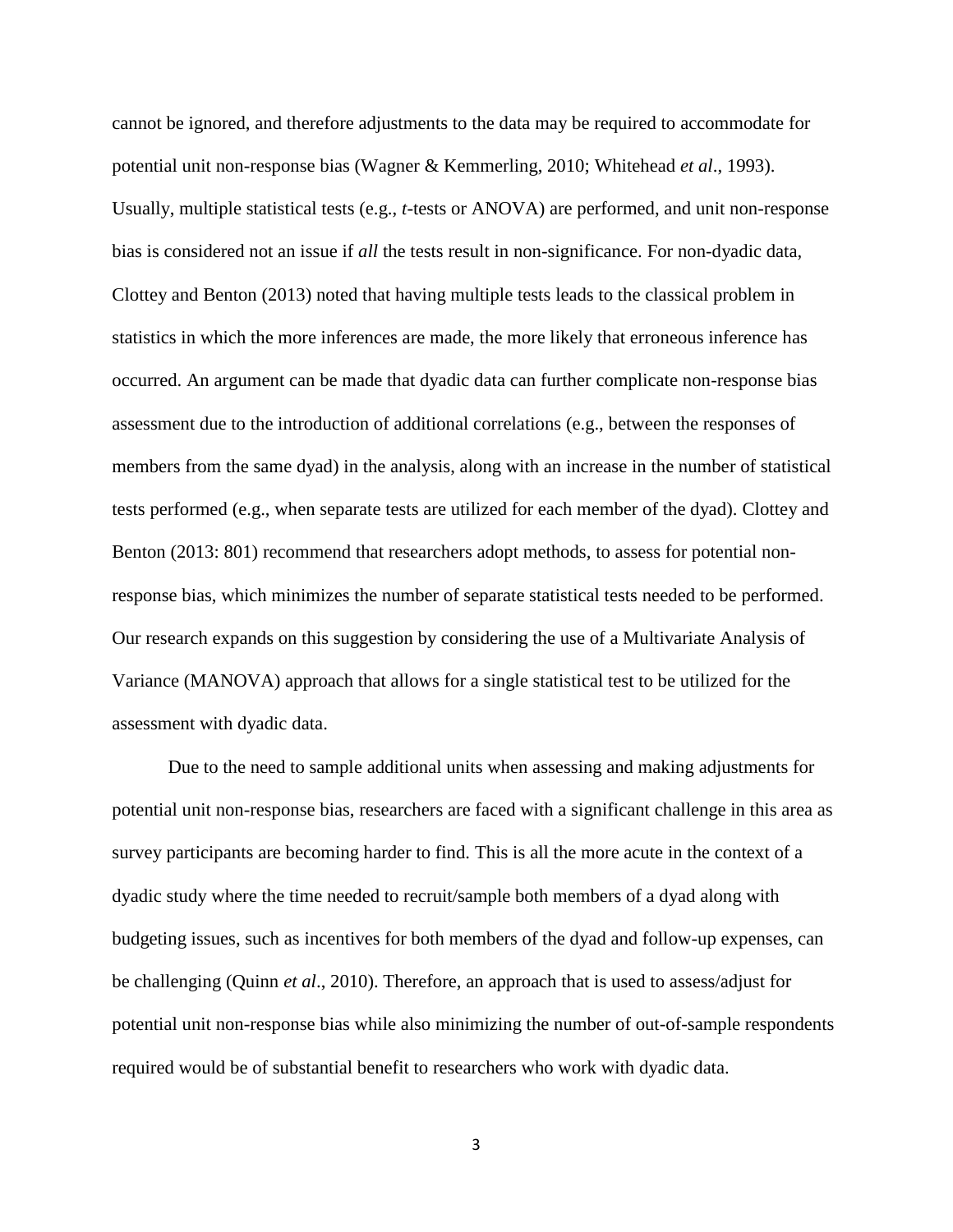By choosing an appropriate statistical method that makes better use of the dyadic data structure in the assessment for potential non-response bias, a researcher may be able to perform such an assessment without the need for multiple testing or the 'large' number of nonrespondents required with the traditional approaches. Thus, the objective of this study is to provide consistent guidelines for conducting a statistical test, to assess for potential unit nonresponse bias with dyadic data structures. Before addressing this objective, we first had to gain insights into the approaches currently used with SCM research to assess for unit non-response bias with dyadic data.

#### **2. Current Methods Used to Assess for Potential Unit Non-Response Bias with Dyadic Data**

The *SCM Journal List*<sup>TM</sup> is an annual ranking of universities' supply chain management research output, based on the leading supply chain management journals. According to the list, the top *empirically* focused SCM journals are: Journal of Operations Management (*JOM*), Decision Sciences (*DS*), Journal of Business Logistics (*JBL*), and the Journal of Supply Chain Management (*JSCM*). A foundational goal of SCM is the integration of supply (e.g., logistics and operations) and demand (e.g., marketing), as defined by the Council of Supply Chain Management Professionals (CSCMP). Thus, empirical SCM work is also found in leading empirical marketing journals. We, therefore, added the Journal of Marketing (*JM*) and the Journal of Marketing Research (*JMR*) to our list of journals for consideration. The Journal of Marketing, the Journal of Marketing Research, and the Journal of the Academy of Marketing Science are among the top empirically focused marketing journals regarding their impact on the discipline (Collier & Bienstock, 2007; Hult *et al*., 1997; Zinkhan, 2003). Of these three journals, we found that the *Journal of Marketing* was the main publication outlet for survey-based research involving dyadic data.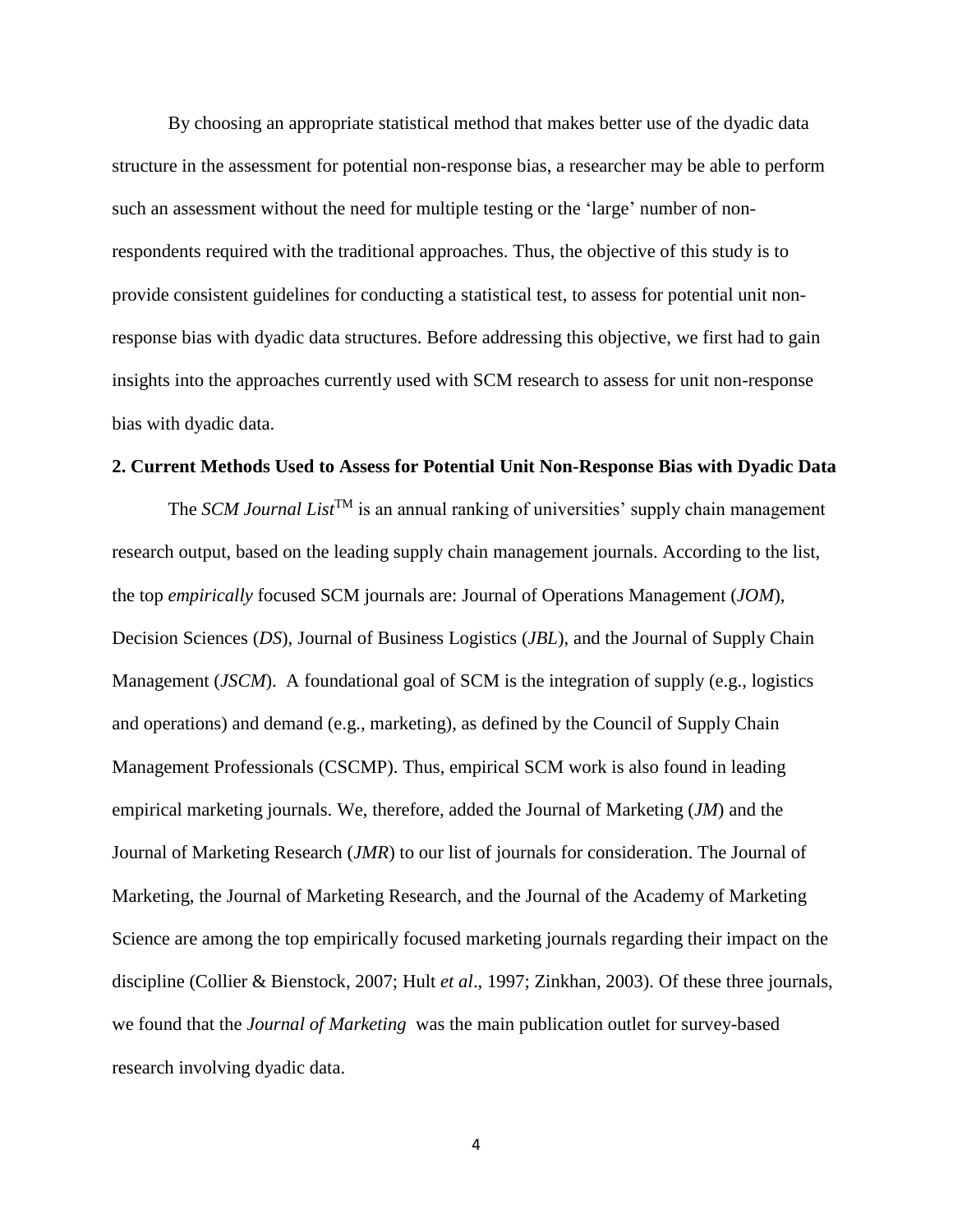### **2.1. Research method**

The context for this study is survey-based research involving a dyad in the analysis. We conducted a survey of research articles with dyadic data over the past decade in *JOM* (vols. 25 to 52), *DS* (vols. 38 to 48), *JBL* (vols. 28 to 38), *JSCM* (vols. 43 to 53), and *JM (*vols. 71 to 81). The dataset consisted of articles in the Science Direct, American Marketing Association, and Wiley Online databases. The last decade has seen calls (see Flynn *et al*., 2018) for the use of multiple respondents (e.g., dyads) in empirical supply chain research. While such research has been prevalent on the marketing side for several decades, it is a recent trend in other SCM areas (Simpson *et al*., 2015). Thus, our decision to examine empirical articles published in the recent decade. The "dyadic data" keyword was used to identify articles that may have involved the use of dyadic data in the analysis. This resulted in a total of 344 articles across the five journals. We searched each of the articles to ensure that: (i) analysis had been performed with dyadic data, and ii) that unit non-response bias had been assessed. Of the initial 344 articles, a total of 75 met this criterion. From these 75 total articles, if provided, we recorded the statistical method used to assess for unit non-response bias, the literature reference cited in support of the statistical method, and the average and the median number of survey items and total sample sizes used in the statistical tests. The results are shown in Table 1 below.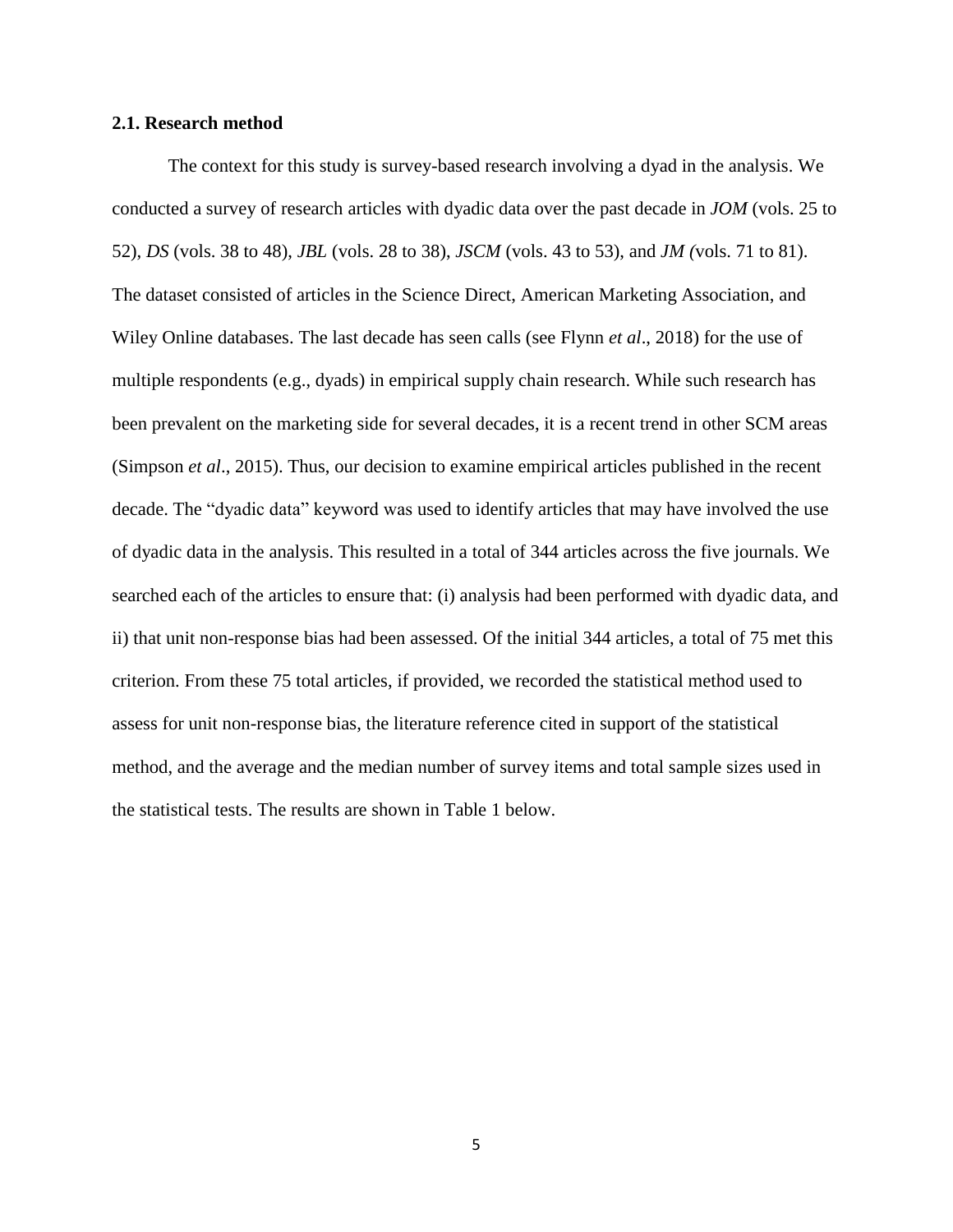Table 1: Unit Non-response Bias Assessment in Studies Involving the Analysis of Dyadic Data in *Decision Sciences* (DS), *Journal of Business Logistics* (JBL), *Journal of Operations Management* (JOM), *Journal of Marketing (*JM*)*, and *Journal of Supply Chain Management* (JSCM); 2007- 2017

| Journal     | (a)<br>No. of<br>articles with<br>key-word<br>dyadic data | (b)<br>No. of articles from<br>(a) with unit non-<br>response bias<br>assessment<br>involving dyadic<br>data | (c)<br>Average total<br>sample sizes<br>reported in articles<br>from (b) | (d)<br>Statistical methods used to assess unit<br>non-response bias in articles from (b) <sup>*</sup>               | (e)<br>Cited references for methods<br>used to assess unit non-<br>response bias in articles<br>from $(b)$    |
|-------------|-----------------------------------------------------------|--------------------------------------------------------------------------------------------------------------|--------------------------------------------------------------------------|---------------------------------------------------------------------------------------------------------------------|---------------------------------------------------------------------------------------------------------------|
| <b>DS</b>   | 47                                                        | 16                                                                                                           | 240.5                                                                    | Chi-squared only $(1)$<br>$F$ -test/ANOVA $(3)$<br><i>t</i> -tests only $(4)$<br><i>t</i> -test & Chi-squared $(2)$ | Armstrong & Overton $(7)$<br>Wagner & Kemmerling $(1)$<br>Groves et al. $(1)$                                 |
| <b>JBL</b>  | 64                                                        | 6                                                                                                            | 195.7                                                                    | <i>t</i> -test only $(1)$<br><i>t</i> -test & ANOVA $(1)$<br>$t$ -test & MANOVA $(3)$<br>Wilcoxon rank test $(1)$   | Armstrong & Overton $(3)$<br>Lambert & Harrington $(2)$<br>Mentzer & Flint $(2)$<br>Wagner & Kemmerling $(1)$ |
| <b>JM</b>   | 59                                                        | 20                                                                                                           | 357.4                                                                    | $t$ -test only $(15)$<br>$t$ -test & MANOVA $(1)$<br>$t$ -test & Chi-squared (2)<br>Chi-squared only $(1)$          | Armstrong $&$ Overton (6)                                                                                     |
| <b>JOM</b>  | 85                                                        | 20                                                                                                           | 244.1                                                                    | Chi-squared only (1)<br>MANOVA(3)<br><i>t</i> -tests only $(14)$<br><i>t</i> -test & ANOVA $(1)$                    | Armstrong & Overton $(14)$<br>Lambert & Harrington (3)<br>Mentzer $&$ Flint (2)<br>Wagner & Kemmerling $(1)$  |
| <b>JSCM</b> | 89                                                        | 13                                                                                                           | 284.1                                                                    | ANOVA & Chi-squared $(1)$<br><i>t</i> -tests only $(10)$<br>$t$ -test & ANOVA $(1)$<br>Mann-Whitney test (1)        | Armstrong & Overton $(8)$<br>Lambert & Harrington $(3)$                                                       |

*\*Note: Not all articles in (b) reported the type of statistical method or cited a reference used in the assessment of unit non-response bias. Therefore, the totals of the values in (d) and (e) do not necessarily add up to the numbers in (b).*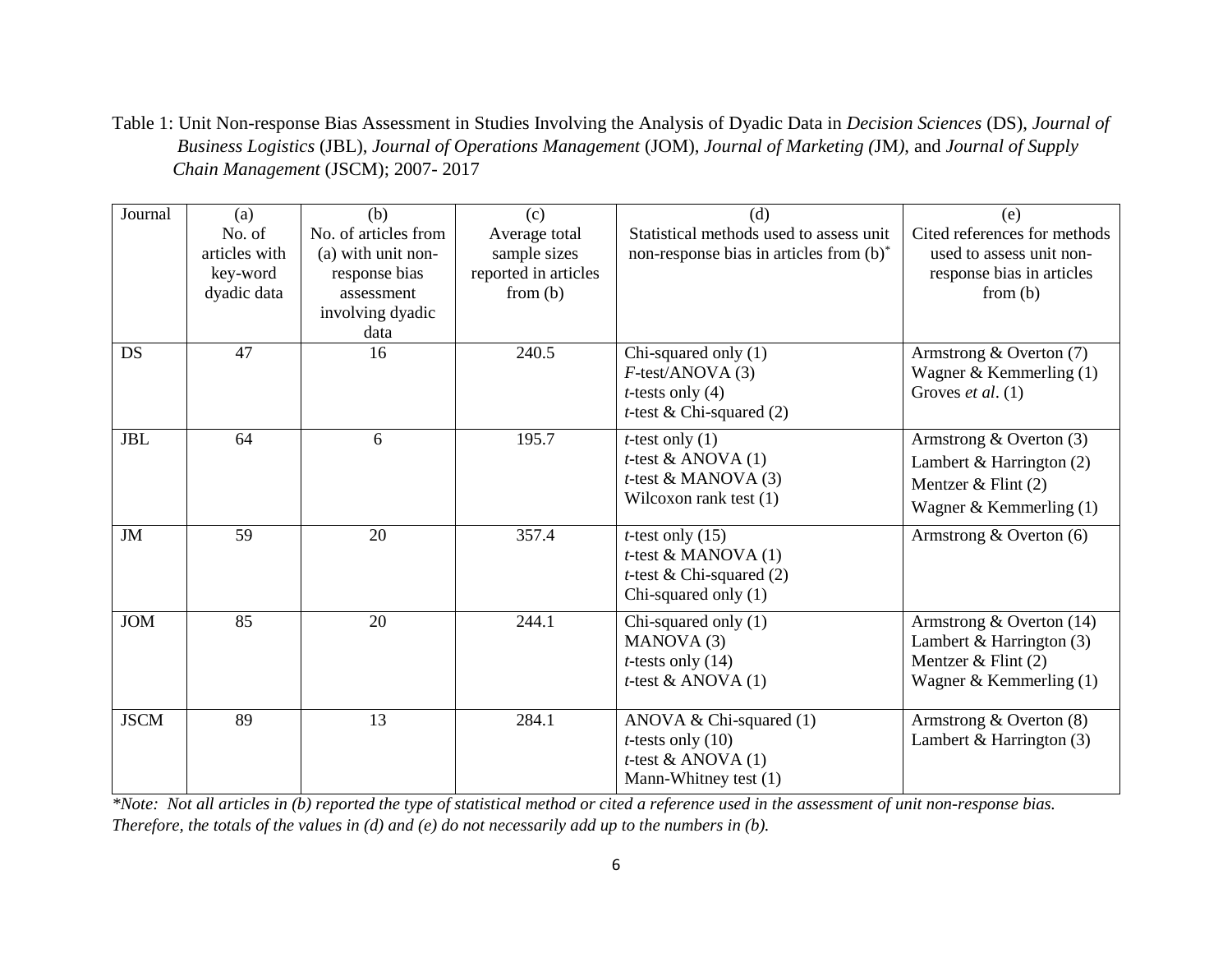The results in Table 1 show the variety of statistical methods that have been utilized in assessing for unit non-response bias in SCM research involving the analysis of dyadic data. *T*tests, either individually or combined with other tests, were employed in the majority of studies, with Armstrong and Overton (1977) being the main cited reference in support. The *JOM* and *JM* jointly had the most studies with analyses of survey-based dyadic data. Also, the average and the median number of tests used for such assessments were highest for *JSCM*, with studies in *JOM, JM* and *DS* using a minimum of four tests (e.g., separate tests on two survey items for buyer and supplier responses). None of the articles found in *JBL* listed the number of survey items used in their tests. The average total sample size was highest for studies in *JM*, with studies in *JB*L having the smallest total sample sizes on average. The total sample size employed, averaged over all five journals, was approximately 240.

Collectively, the results in Table 1 indicate that the *t*-test method of comparing late to early respondents, for assessing unit non-response bias, was the most commonly used in articles from each of the journals. Critics of this approach note that it is based on a tenuous assumption that late respondents are more like non-respondents (Hulland *et al*., 2018; Lohr, 2010). Others note that this approach is easy to apply and requires an exact recording of when responses are received (Wagner & Kemmerling, 2010). It is easy to see that there is no clear agreement on the appropriate statistical method to be used in the assessment of potential unit non-response bias with dyadic data. Furthermore, in Table 1, the prevalent use of four or more tests in the assessment makes it likely that one or more of the tests results in an erroneous conclusion about potential non-response bias (Clottey & Benton, 2013: 801). We believe that consideration of effect sizes, statistical power, and sample size requirements may help in providing a predominant approach to assessing for unit non-response bias in the presence of dyadic data.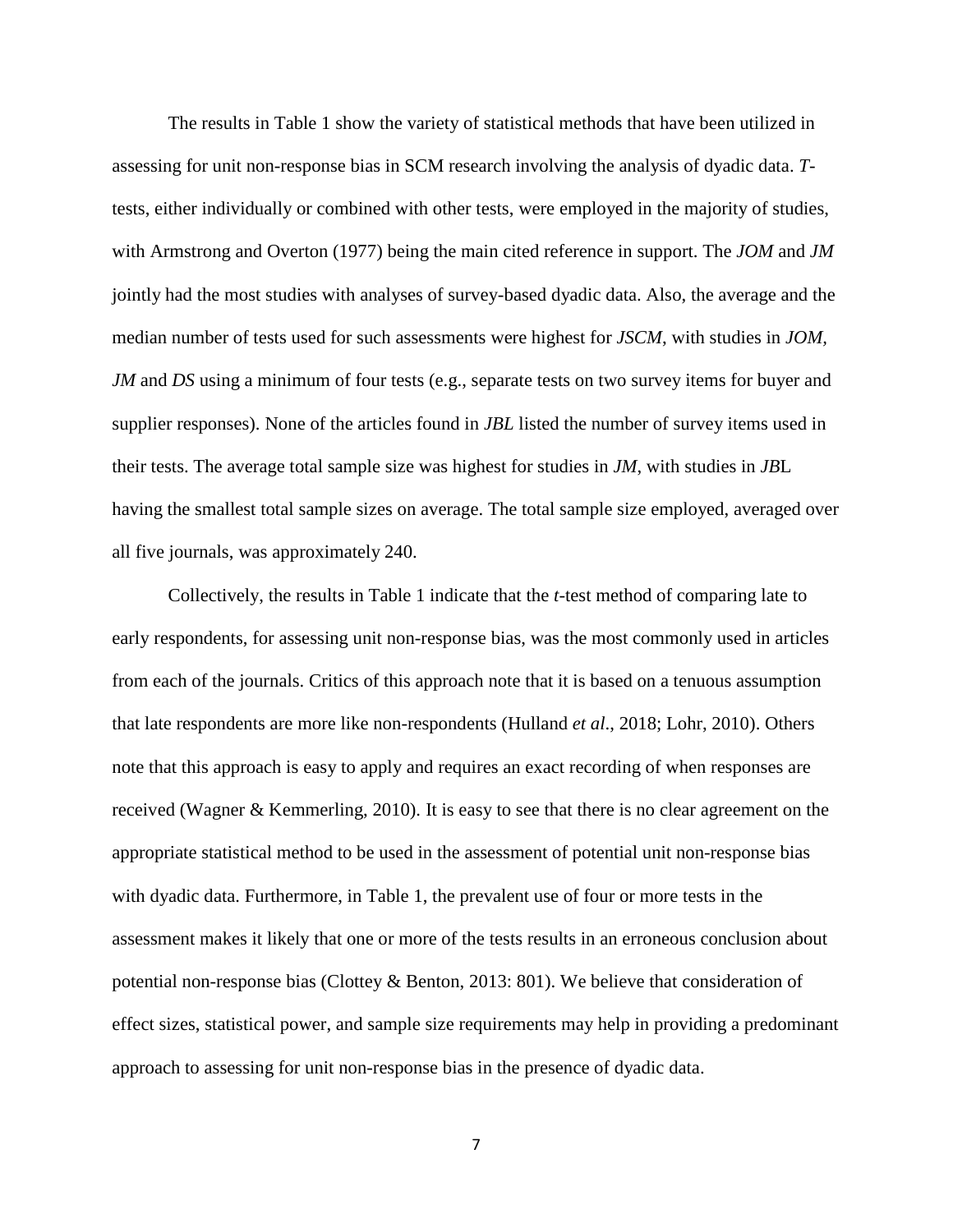We start with an illustration of the possible correlations involved in unit non-response bias assessment, with dyadic data, and then show how such correlation structures may help to detect a meaningful difference between respondents, and non-respondents, with small sample sizes. Specifically, the impact of the number of survey items on the ability (i.e., effect size confidence interval coverage) of MANOVA tests, to detect meaningful differences, is investigated. We conclude with a discussion and implications for practice when assessing for potential unit non-response bias with dyadic data.

# **3. Example of Correlations Involved with Unit Non-response Bias Assessment with Dyadic Data**

Table 2 provides sample data for responses by 24 participants on two survey questionnaire items. Twelve supplier and twelve buyer respondents make up the 24 and are categorized in the table using indicators (i.e., value 1 if the respondent belongs to a particular party, a value of 0 otherwise). The first six respondents of each party (i.e., buyer or supplier) are respondents of the initial survey, while the last six respondents did not respond to the initial survey (i.e., responded only after the researcher had made follow-up contact once data collection for the initial survey was closed). These classifications are depicted using a color scheme and cell labels (i.e., A1: A24 and B1: B24).

Table 2: Sample Dyadic-Data Collected on Two Continuous Response Variables

| <b>Response Variables</b> | (survey questionnaire items) | Group<br>(buyers, suppliers) |          |
|---------------------------|------------------------------|------------------------------|----------|
| #1                        | #2                           | Buyer                        | Supplier |
| $35.74 (=A1)$             | $50.20 (=B1)$                |                              |          |
| $48.97$ (=A2)             | $50.73$ (=B2)                |                              |          |
| $48.18$ (=A3)             | $42.14 (=B3)$                |                              |          |
| $54.05$ (=A4)             | $42.15 (=B4)$                |                              |          |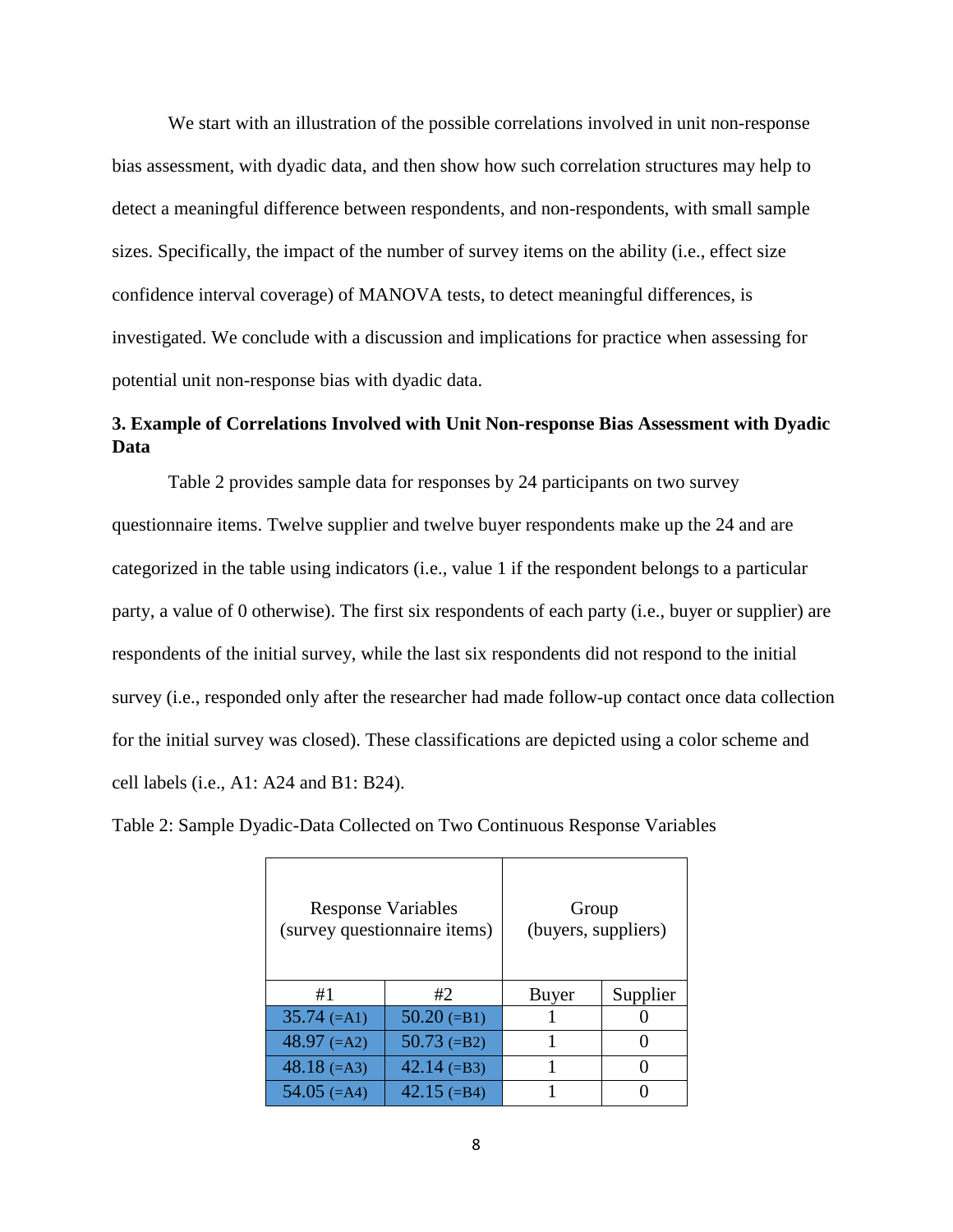| $49.46 (=A5)$      | $49.06 (=B5)$             | $\mathbf{1}$     | $\overline{0}$   |
|--------------------|---------------------------|------------------|------------------|
| 44.22 $(=A6)$      | $52.59$ (=B6)             | 1                | 0                |
| $40.95$ (=A7)      | $49.94 (=B7)$             | $\mathbf{1}$     | 0                |
| $58.15$ (=A8)      | $48.29$ (=B8)             | $\mathbf{1}$     | 0                |
| $53.24 (=A9)$      | $49.98$ (=B9)             | 1                | 0                |
| $54.88$ (=A10)     | $56.86$ (=B10)            | 1                | 0                |
| $59.65$ (=A11)     | $49.12$ (=B11)            | $\mathbf{1}$     | $\boldsymbol{0}$ |
| $49.13$ (=A12)     | $60.82$ (=B12)            | $\mathbf{1}$     | $\overline{0}$   |
| $23.18$ (=A13)     | 60.10 $(=\text{B13})$     | 0                | 1                |
| 44.09 $(=A14)$     | $39.73$ (=B14)            | 0                | 1                |
| $39.18$ (=A15)     | 54.63 $(=\text{B15})$     | 0                | 1                |
| 53.32 $(=A16)$     | $22.05$ (=B16)            | 0                | $\mathbf{1}$     |
| 63.81 $(-A17)$     | 61.28 $\overline{(=B17)}$ | 0                | 1                |
| $34.92$ ( $=$ A18) | 61.38 $(=\text{B}18)$     | 0                | 1                |
| $31.18$ (=A19)     | $56.39$ (=B19)            | $\overline{0}$   | $\mathbf{1}$     |
| $52.09$ (=A20)     | $56.32$ (=B20)            | $\boldsymbol{0}$ | $\mathbf{1}$     |
| $47.18$ (=A21)     | $54.30$ (=B21)            | 0                | 1                |
| 61.32 $(=A22)$     | $64.81$ (=B22)            | 0                | 1                |
| $71.81$ (=A23)     | $51.05$ (=B23)            | 0                | 1                |
| $42.92$ (=A24)     | $70.33$ (=B24)            | 0                | 1                |

#### Respondents to the initial survey

Non-respondents to the initial survey

The traditional approach to assessing for potential unit non-response bias is to compare the average responses from the non-respondent group to that of the respondent group, for each response variable. If the responses of the two groups differ by very much, that is good evidence that unit non-response cannot be ignored (Wagner & Kemmerling, 2010: 361). Thus, from Table 2, the data to be used for assessment based on response variable #1 would be the values in cells  ${A1 - A6; A13 - A18}$  compared to the values in cells  ${A7 - A12; A19 - A24}$ , respectively. Likewise, the assessment based on response variable #2 would involve the values in cells  ${B1 - B6; B13 - B18}$  compared to the values in cells  ${B7 - B12; B19 - B24}$ , respectively. Clottey and Benton (2013) argue that the responses in cells  $\{A1 - A6, A13 - A18\}$  are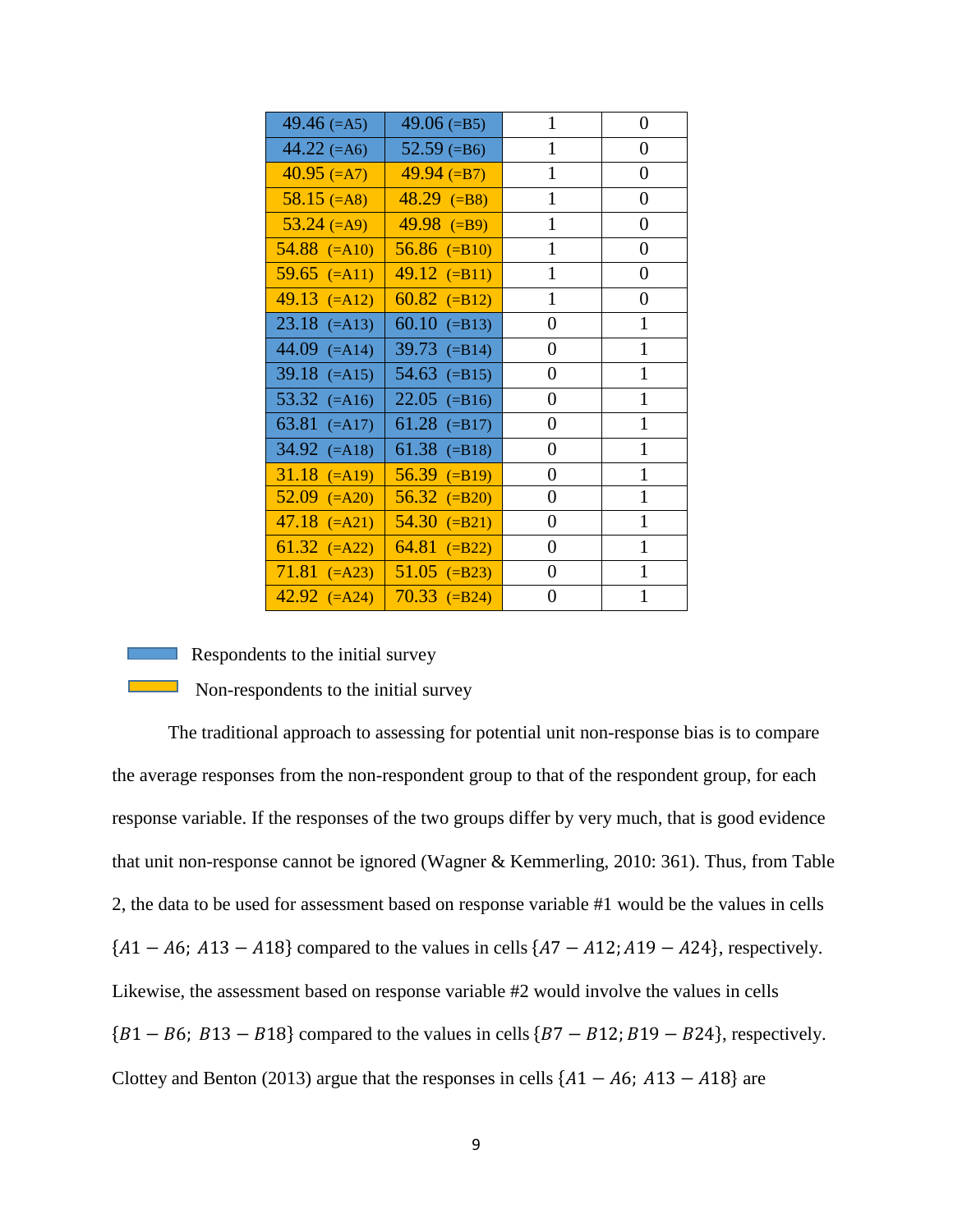correlated with those in cells  ${B1 - B6}$ ;  $B13 - B18$ } for respondents, and likewise values in cells  ${7 - A12; A19 - A24}$  are correlated with values in cells  ${B7 - B12; B19 - B24}$  for non-respondents. Thus, these correlations could be accounted for in a statistical test (e.g., multivariate *t*-test or Hotelling *T* squared test), meaning that only one test would need to be performed in the assessment instead of two. The single test would have a higher statistical power to correctly detect meaningful differences, in the responses of the initial non-respondent and respondent groups, than the *complete power* of the two *t*-tests (or ANOVAs) applied individually to the cells with the 'A' or 'B' labels. The probability of a statistical test to correctly detect a difference between groups when one exists is the *individual power* of the test. The probability of a set of statistical tests to *jointly* detect a difference between groups correctly, when such differences exist, is known as the complete power of the set of tests (Clottey & Benton, 2013; Westfall *et al.*, 1999). In the case of the dyadic data depicted in Table 2, responses for different survey items for respondents belonging to the same party (i.e., buyer or supplier) would result in four correlations, such as the correlations between the appropriate values in  ${41 - A6; A13 -}$ A18} versus  ${B1 - B6$ ;  $B13 - B18}$  for respondents, and  ${A7 - A12}$ ;  $A19 - A24$  versus  ${B7 - B12; B19 - B24}$  for non-respondents. Also, responses between buyers and suppliers may be correlated with each other, which would result in an additional four correlations, thus, yielding a total of eight correlations. This would mean that two multivariate *t*-tests (one each for buyers and suppliers) would be needed to assess for non-response bias in this case (if the researcher does not want to violate the required independence assumption for the test by combining buyer and supplier data). This would result in a complete power for the two tests that are lower than the individual power of each test (see Table S2 of Clottey & Benton, 2013).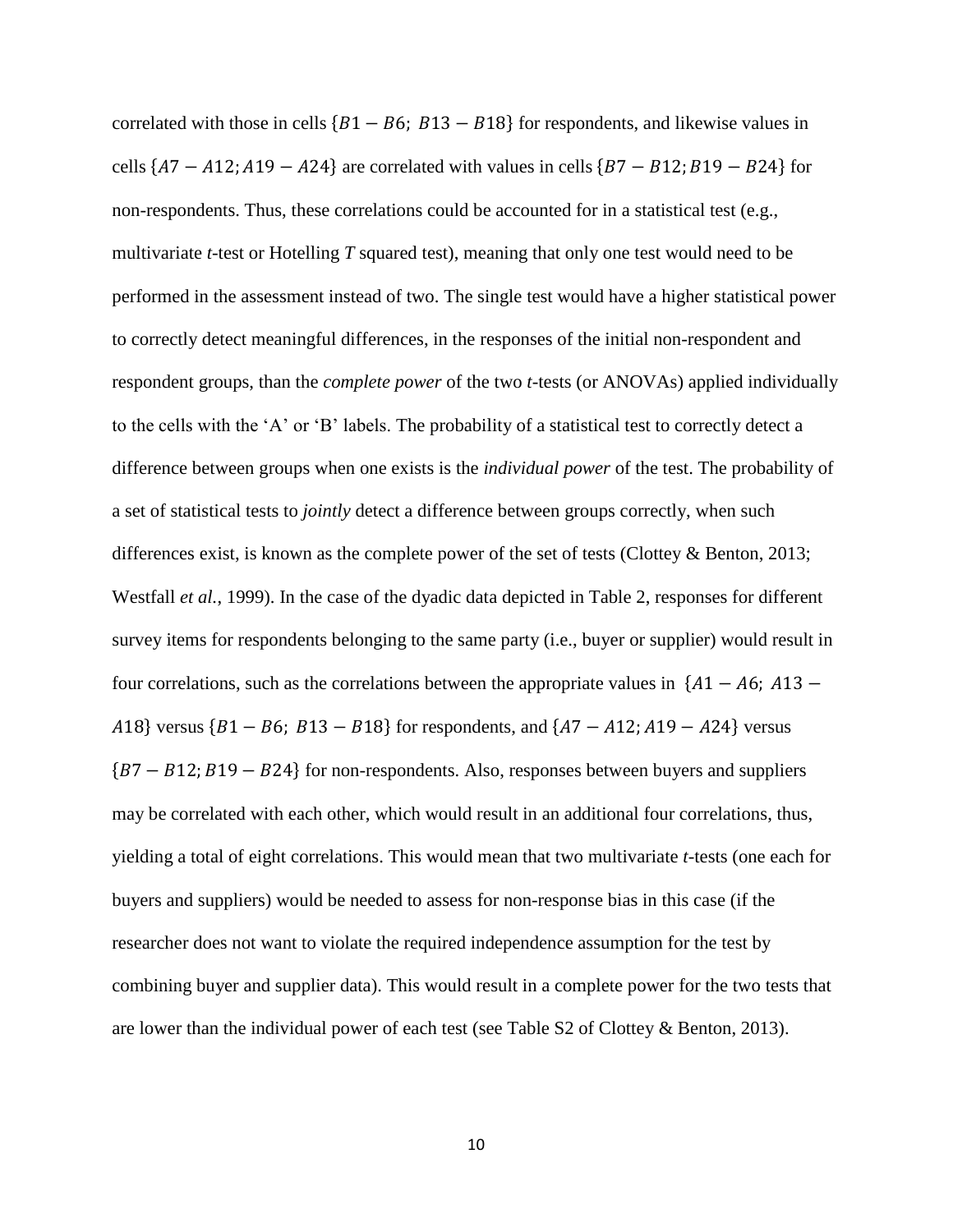Table 3 lists the sources of these eight correlations along with the mean values from Table 2 for

each set, and the correlation coefficient between each set of values.

| Table 3: Sources of Response Correlations for Dyadic Data in Table 2 When assessing for Unit |
|----------------------------------------------------------------------------------------------|
| Non-response Bias via the Comparison of Respondents to Non-respondents.                      |

| Source                              | #              | Cell set #1    | Cell set #2   | Correlation between set        |
|-------------------------------------|----------------|----------------|---------------|--------------------------------|
|                                     |                | $[Mean]^*$     | $[Mean]^*$    | #1 and set #2 values $\dagger$ |
| Respondents:                        |                | ${A1 - A6}$    | ${B1 - B6}$   |                                |
| Within party ( <i>i.e.</i> , buyers | 1              | [46.8]         | [47.8]        | $-0.55$                        |
| or suppliers)                       |                | ${A13 - A18}$  | ${B13 - B18}$ | $-0.33$                        |
|                                     | $\overline{2}$ | [43.1]         | [49.9]        |                                |
| Non-respondents:                    |                | ${A7 - A12}$   | ${B7 - B12}$  | $-0.22$                        |
| Within party ( <i>i.e.</i> , buyers | 3              | [52.7]         | [52.5]        |                                |
| or suppliers)                       |                | ${A19 - A24}$  | ${B19 - B24}$ |                                |
|                                     | $\overline{4}$ | [51.1]         | [58.9]        | $-0.25$                        |
| Respondents:                        |                | ${A1 - A6}$    | ${A13 - A18}$ | 0.83                           |
| Between party (i.e.,                | 5              | [46.8]         | [52.7]        |                                |
| buyers $&$ suppliers)               |                | ${B1 - B6}$    | ${B13 - B18}$ | 0.54                           |
|                                     | 6              | [47.8]         | [49.9]        |                                |
| Non-respondents:                    |                | ${A7 - A12}$   | ${A19 - A24}$ | 0.90                           |
| Between party (i.e.,                | 7              | [52.7]         | [51.1]        |                                |
| buyers $&$ suppliers)               |                | $\{B7 - B12\}$ | ${B19 - B24}$ |                                |
|                                     | 8              | [52.5]         | [58.9]        | 0.96                           |

*\*Note: The values within the square brackets are the averages obtained from Table 2 for the respective cell.* 

† *Note: Pearson correlation coefficient between the respective cell values in Table 2.*

It is clear that the comparison of respondents versus initial non-respondents when assessing for potential non-response bias, with all the dyadic data in Table 2, results in a complex design. If multiple separate tests are utilized in the assessment (e.g., when the design structure is not considered), then a low complete power will result. This makes it likely that one or more of the tests resulted in an erroneous conclusion about potential non-response bias (Clottey & Benton, 2013: 802). This likelihood is increased further when, due to small sample sizes (as is the case for the data in Table 2), the separate tests have low individual statistical power to start with. In such a case, consideration of the dyadic data structure in a single MANOVA test could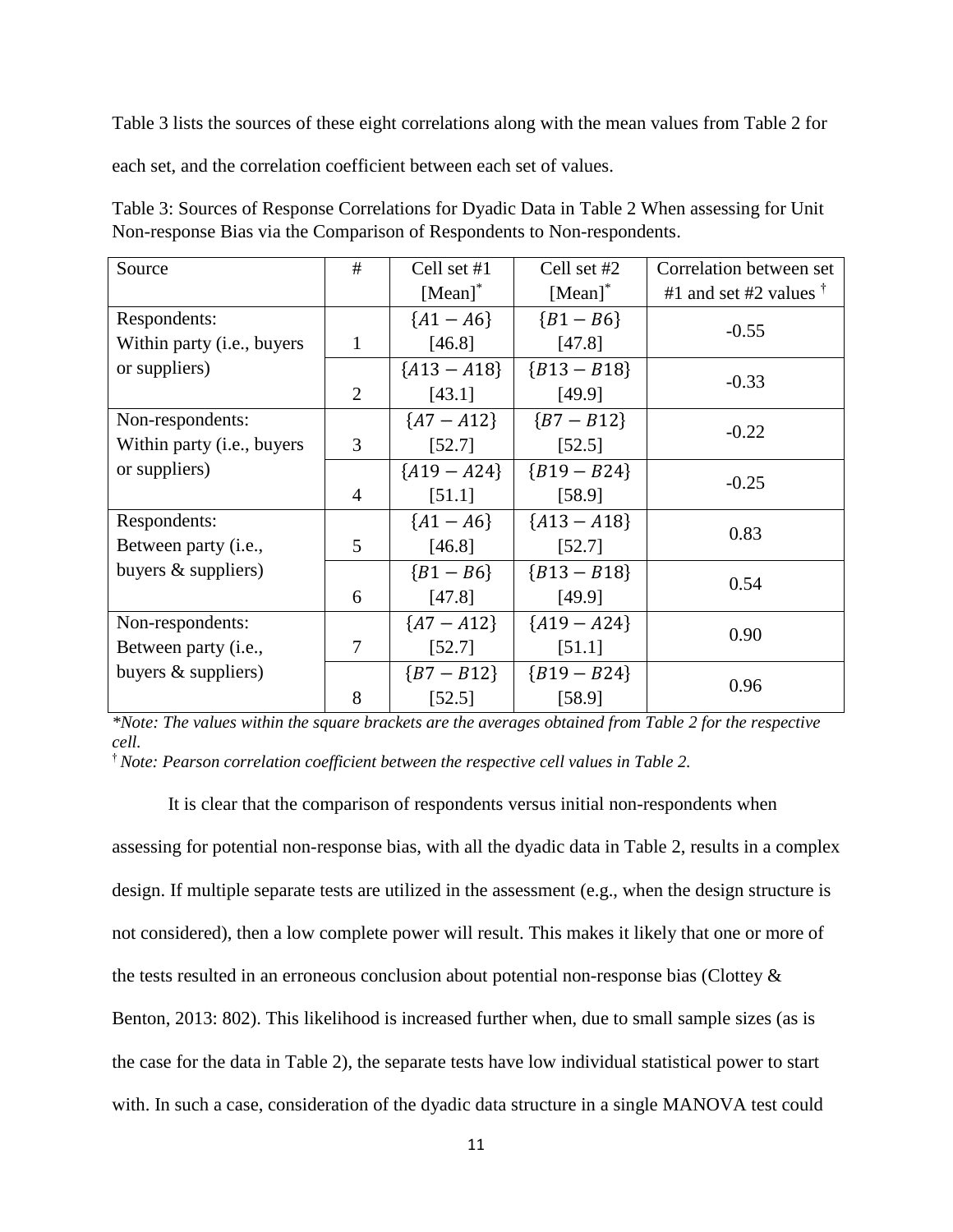result in the correct detection of a difference even with such a small sample size. The following numerical example illustrates this.

### **3.1. Example of the effect of Table 3 correlations on unit non-response bias assessment**

We will illustrate how the use of a one-way ANOVA versus a MANOVA could result in different conclusions when applied to the data in Table 2. It should be noted that the square of the test statistic used in the popular *t*-test approach for assessing unit non-response bias is equal to the *F* statistic used for assessment with a one-way ANOVA (e.g., the Lambert & Harrington, 1990, approach). Thus, the *t*-test and ANOVA approaches are equivalent when used to assess for potential non-response bias on the same dataset. Given this equivalency, the one-way ANOVA applied to data from either the buyer or supplier, on either survey item #1 or #2, boils down to splitting up the variance as follows:

$$
V_T = V_t + V_e
$$

where,  $V_j$ ,  $j \in \{t, e, T\}$  are the Treatment, Error, and Total variance values, respectively. The "Treatment" factor represents whether a response is from an initial non-respondent or from a respondent to the survey, which is the main effect of interest. For the data in Table 2, the *p*values for the one-way ANOVAs on survey item #1 are 0.15 and 0.35 for the buyer and supplier groups, respectively. For survey item #2, they are 0.12 and 0.24, respectively. Collectively, this would suggest that there are no significant differences in the average values for initial nonrespondents to that of the respondents. A look at Table 3 shows that the difference in mean values for respondents versus non-respondents on survey item #1 in the buyer group is  $5.9$  (= 80-76.5) while that for the supplier group is  $8.0$  (=43.1-51.1). For survey item #2, the buyers have a mean difference of 4.7 ( $=47.8$  -52.5) and suppliers have a mean difference of 9.0 ( $=49.9$  - 58.9). These mean differences result in four standardized ANOVA effect size (ES) indexes that are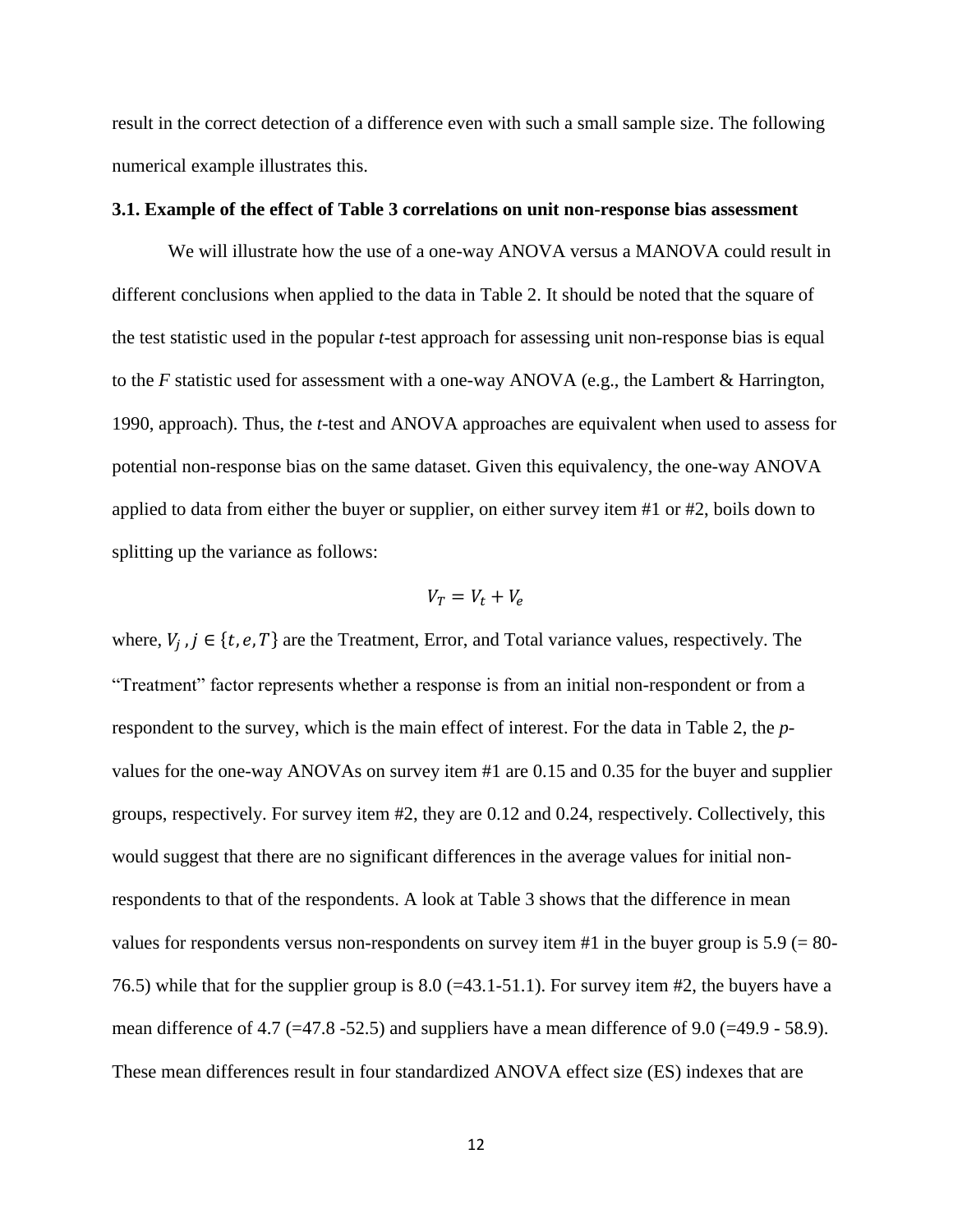each greater than 0.4. Cohen (1988: 26) noted that a medium ES index represented an effect likely to be visible to the naked eye of a careful observer and had been found, in effect size surveys, to approximate the average size of observed effects in various fields. One such survey was conducted by Verma and Goodale (1995) in which they found medium and large effect sizes for most of the articles published in the *DS* and *JOM*. A more recent survey is the one by Helmuth *et al*. (2015) in which they found medium effect sizes for articles published in the *DS*, *JOM*, *JBL*, and *JSCM* from 2002-2012. Hence our choice of a medium population effect size representing a meaningful difference. An ES index of 0.4 would, therefore, be categorized as large using the convention by Cohen (1988: 26). Thus, the mean differences in Table 3 would be non-trivial for SCM research even though the ANOVA results suggest otherwise. Clearly, the four one-way ANOVAs do not consider any of the correlations specified in Table 3. A two-way MANOVA would take such correlations into account.

For the two-way MANOVA, there are two dependent variables, which are survey items #1 and #2, along with a Party and Treatment factor. The 'Party' factor captures the effect (i.e., at two levels, corresponding to buyer and supplier) of the dyad, with the main effect of interest being differences in the responses of the initial non-respondents versus respondents. Table 4 below shows the data in Table 2, re-arranged for analysis using a two-way MANOVA approach. Table 4: Table 2 Re-arranged for Analysis as a Two-way MANOVA

|           |             | Party Responding |           |           |           |
|-----------|-------------|------------------|-----------|-----------|-----------|
|           |             | Buyer            |           | Supplier  |           |
|           |             | Response         |           | Response  |           |
|           |             | Item $#1$        | Item $#2$ | Item $#1$ | Item $#2$ |
|           |             | 35.74            | 50.20     | 23.18     | 60.10     |
|           | Respondents | 48.97            | 50.73     | 44.09     | 39.73     |
| Treatment |             | 48.18            | 42.14     | 39.18     | 54.63     |
|           |             | 54.05            | 42.15     | 53.32     | 22.05     |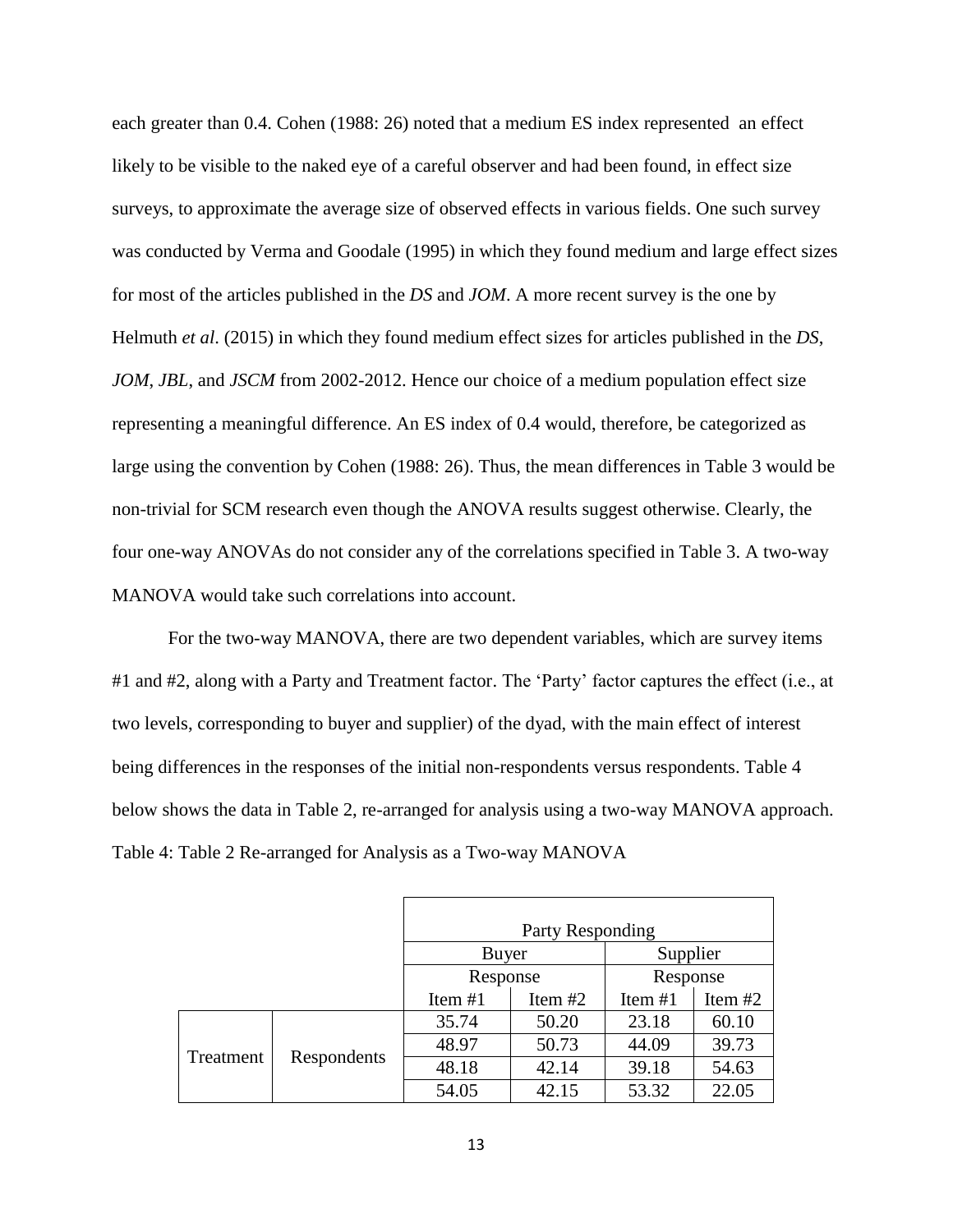|             | 49.46 | 49.06 | 63.81 | 61.28 |
|-------------|-------|-------|-------|-------|
|             | 44.22 | 52.59 | 34.92 | 61.38 |
|             | 40.95 | 49.94 | 31.18 | 56.39 |
|             | 58.15 | 48.29 | 52.09 | 56.32 |
| Non-        | 53.24 | 49.98 | 47.18 | 54.30 |
| respondents | 54.88 | 56.86 | 61.32 | 64.81 |
|             | 59.65 | 49.12 | 71.81 | 51.05 |
|             | 49.13 | 60.82 | 42.92 | 70.33 |

Using a two-way MANOVA with the data in Table 4, the total variance is split as follows:

$$
\boldsymbol{V}_T = \boldsymbol{V}_t + \boldsymbol{V}_p + \boldsymbol{V}_{t*p} + \boldsymbol{V}_e
$$

where  $V_i$ ;  $i \in \{t, p, t * p, e, T\}$  is an appropriate (2x2) covariance *matrix* for Treatment, Party, Interaction, Error, and Total effects, respectively. The off-diagonal elements in each of the  $V_i$ ,  $i \in \{t, p, t * p, e\}$  collectively capture all the correlations described in Table 3. For the data in Table 4, the *p*-value for the Treatment factor of the two-way MANOVA is 0.04 (i.e., <0.05). This would suggest that there is a significant difference in the average values for initial non-respondents compared to that of respondents.

This example serves to illustrate that consideration of the correlations (i.e., between variables and those resulting from the dyadic structure of the data) in the assessment of differences in the responses of initial non-respondents versus respondents, can improve the ability of a statistical test to detect a meaningful difference correctly. The use of MANOVA allowed for all the correlations listed in Table 3 to be considered in the assessment via the rearrangement of the data, as depicted in Table 4, to represent the dyadic design better. This resulted in the MANOVA being able to detect a difference in respondent and initial nonrespondent groups, even with a small sample size (e.g., *n*=24), whereas the traditional approach using ANOVA was unable to detect any difference. The main advantages of using MANOVA, in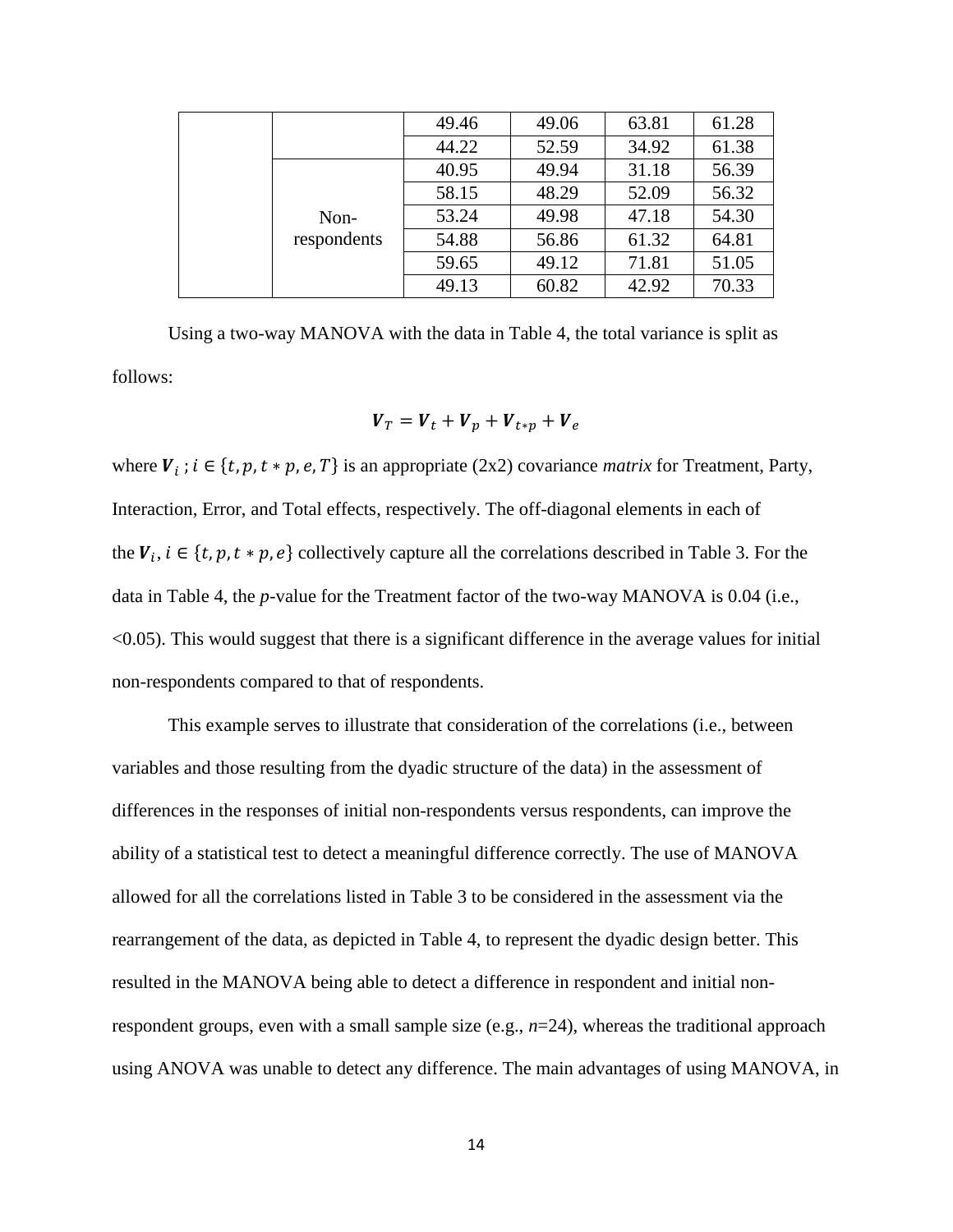this case, is that: (1) it can be used to detect differences between groups with a single test and possibly at smaller sample sizes than with a *t*-test or ANOVA, and (2) different design structures can be accommodated with relative ease in the analysis; for example, higher-level data structures would correspond to additional levels in the Party factor. This would eliminate the need to perform multiple tests for unit non-response bias assessment with such data structures. There is no way of incorporating the dyadic data design structure (e.g., as shown in Table 4), and thus only performing a single test, with the *t*-test approach attributed to Armstrong and Overton (1977), the *F*-test/ANOVA approach of Lambert and Harrington (1990), or the complete-power multivariate *t-* test approach of Clottey and Benton (2013). Likewise, for the other tests identified in Table 1, such as the Chi-squared, Mann-Whitney, and Wilcoxon rank-sum tests.

The previous example illustrates that a MANOVA could be used to detect meaningful differences in the responses of initial non-respondents versus respondents even when the sample size is small. However, it also begs the question of what is considered a *small* sample size. Statistical power analysis can help to shed light on this issue.

## **3.2. Sample size implications**

Table 5 below shows the minimum sample size required to achieve a given level of statistical power, at a medium effect size, for an ANOVA and two-way MANOVA test for the type of data shown in Table 2. The results were obtained using the program G\*Power 3.1 (Faul *et al*., 2007), which is freely available online.

| Table 5: Minimum Sample Sizes Required to Detect a Medium ES with the Data in Table 2, as |
|-------------------------------------------------------------------------------------------|
| Recommended by the G*Power Program, based on Statistical Power Considerations             |

|              | Minimum           |            |                |
|--------------|-------------------|------------|----------------|
|              | sample size       | Individual | Complete/Joint |
| Test         | required per test | Power      | Power          |
| <b>ANOVA</b> | 128               | 0.8        | $<\!\!0.80$    |
|              |                   | በ 95       | $\leq 0.95$    |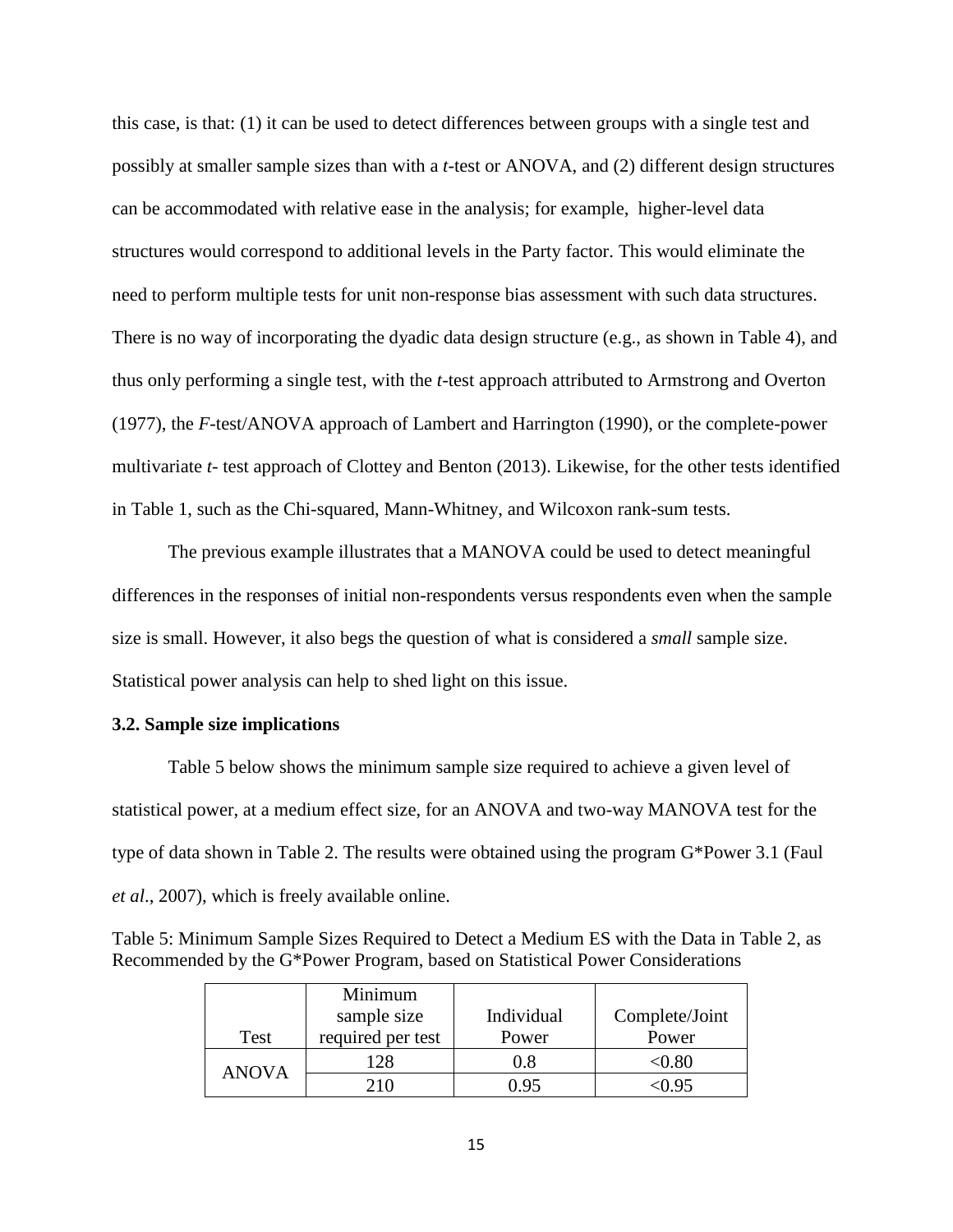| <b>MANOVA</b> | τυ | v.o      | n o<br>па |
|---------------|----|----------|-----------|
|               | ບຸ | 05<br>v. | ng<br>па  |

The ANOVA results in Table 5 were obtained by supplying a medium ES index of 0.25 (Cohen, 1988; 355), a significance level (*α*) value of 0.05 and a power value of 0.8 and 0.95, to G\*Power 3.1 to determine the required sample size. According to Verma and Goodale (1995), 0.8 and 0.95 values are strong and very strong levels of statistical power for SCM research. Thus, the four ANOVAs used to assess for potential non-response bias, with the type of data found in Table 2, would need a sample size of at least 128 for buyers and 128 for suppliers, with each test, to have a strong individual power of correctly detecting a medium population effect size. Furthermore, the ANOVA sample sizes in Table 5 assume that the data is balanced (i.e., an equal number of respondents and initial non-respondents) implying that the researcher would need at least 64 non-respondents (i.e., half of 128) for each test in order to achieve a strong individual power. An unbalanced ANOVA would require an even larger total sample size. For example, a total sample size of at least 356 (i.e., 178 buyers and 178 suppliers) would be required to achieve a strong individual power level with the Mentzer and Flint (1997: 206) recommendation of contacting 30 non-respondents when assessing for potential *unit* non-response bias.

The complete power of four tests is always less than the individual power of each test (Clottey & Benton, 2013: 802). In the case where the correlations between buyer and supplier responses are zero (e.g., the four tests are independent of each other), then the complete power at an individual power level of 0.8 is 0.41 (=0.8^4), while it is 0.81 (=0.95^4) at the 0.95 level. Put another way, a complete power value less than 0.8 means that there is less than an 80% chance that all four ANOVA tests would correctly detect a medium effect size difference, even if each test has an 80% chance of doing so. Thus, a study would require a total sample size of 420 (i.e.,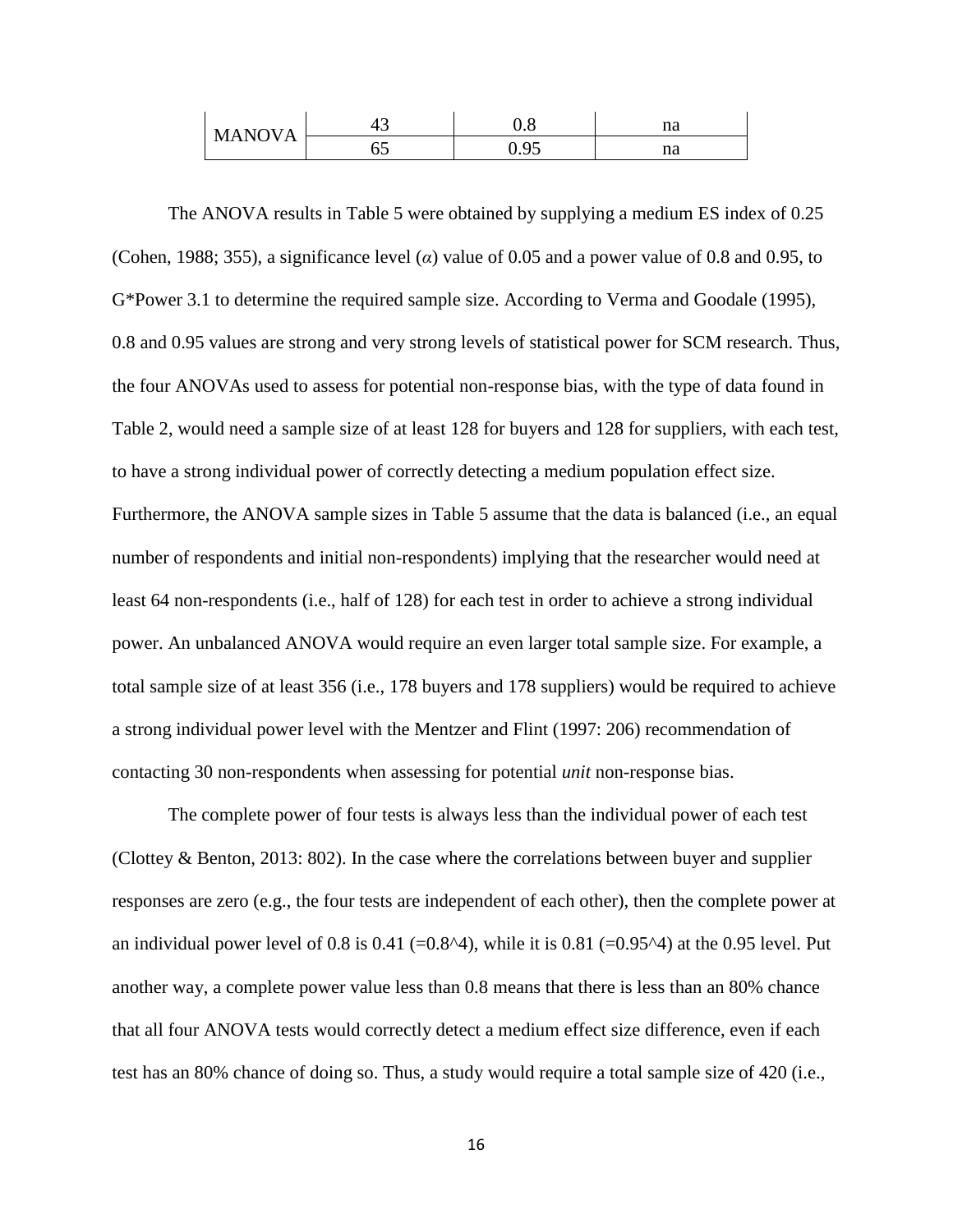210 buyer and 210 supplier responses) to achieve at least a strong (i.e., >0.80) level of complete power when assessing for potential unit non-response bias using the traditional (*t*-test or ANOVA) approach, with the type of data shown in Table 2. Of the 75 dyadic data articles surveyed in Table 1, only 24 (32%) of the articles reported a total sample size larger than 420. Forty-nine percent of the articles reported total sample sizes of less than 256. The *DS* and *JM* had the joint highest percent (i.e., 75%) of articles reporting total sample sizes larger than 256. None of the six articles from *JBL*, in Table 1, had total sample sizes larger than 256.

The MANOVA results in Table 5 were obtained by supplying a medium (eta-squared) ES index of 0.15 (Cohen, 1988: 478), a significance level ( $\alpha$ ) value of 0.05, a power value of 0.8 and 0.95, with values of 2 for groups, predictors and response variables, to G\*Power 3.1 to determine the required sample size for a MANOVA. The required sample size, to achieve a comparable level of individual power as the ANOVA, is substantially less with the MANOVA. Also, the MANOVA results in only one test; therefore, the multiple testing and complete power issue do not apply to it. Thus, to achieve a strong level of power with MANOVA, the researcher would only need to contact at least 11 buyers and their suppliers (assuming a balanced MANOVA), which is significantly less than the 64 that would be required with the traditional (i.e., ANOVA) approach.

Cohen (1988: 479) notes that a population covariance or correlation matrix should be provided to determine the sample size required for detecting a population effect size in a MANOVA. However, G\*Power 3.1 did not require such a matrix to be provided for the sample size recommendations shown in Table 5. The G\*Power 3.1 documentation (Faul *et al*., 2007: 183) did not directly address the covariance matrix issue but did point out that the power analysis for the MANOVA was based on the algorithm by O'Brien and Shieh (1999). We found that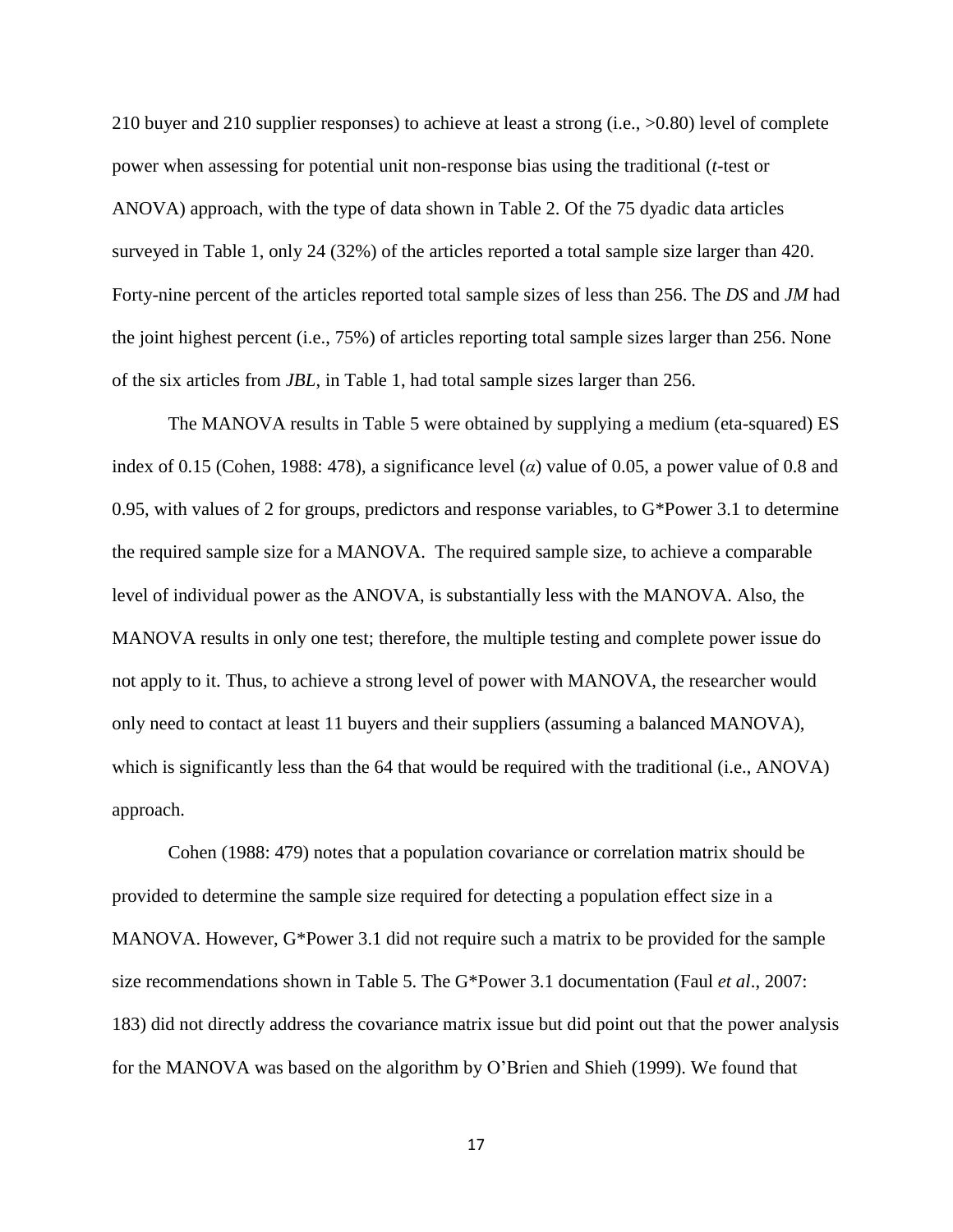O'Brien and Shieh (1999: 11) utilized an identity matrix (i.e., ones on the diagonal and zeros on the off-diagonals) to evaluate their algorithm and no evidence of the use of any other covariance matrices. This could mean that non-zero correlations (e.g., as shown in Table 3) may affect the ability of the MANOVA to correctly detect a medium effect size at the recommended minimum sample sizes given in Table 5. Indeed, the sample size of 24, for the example data in Table 4, is a lot less than the amount recommended for a MANOVA power value of 0.8. The MANOVA employed in that example was able to detect an effect correctly. The correlations listed in Table 3 likely played a part in the detection by the MANOVA, even with such a small sample size. Being able to obtain sample size recommendations for a MANOVA without having to provide a population covariance/correlation matrix is not undesirable. An SCM researcher will find it difficult to come up with a population matrix to use in the assessment of potential non-response bias since these types of details are frequently not included in published articles (e.g., none were found in any of the published articles that we surveyed in Table 1). Even if such covariance matrices could be found, a different population matrix would need to be used for different types, and number, of response variables utilized in assessing for potential non-response bias with MANOVA. This can complicate the process of sample size determination for a MANOVA. While the correlations do have an impact on the ability of the MANOVA to correctly detect a difference between respondents and non-respondents, as revealed by the results of our analysis on simulated data (available on request), we were unable to find systematic correlation patterns (e.g., a critical mass percentage of negative or positive correlation values) that researchers could use as a guide for determining when a sample size smaller than that shown in Table 5 could result in sufficient statistical power to assess for potential unit non-response bias. Our initial simulation analysis, however, led us to investigate another factor-the number of survey items to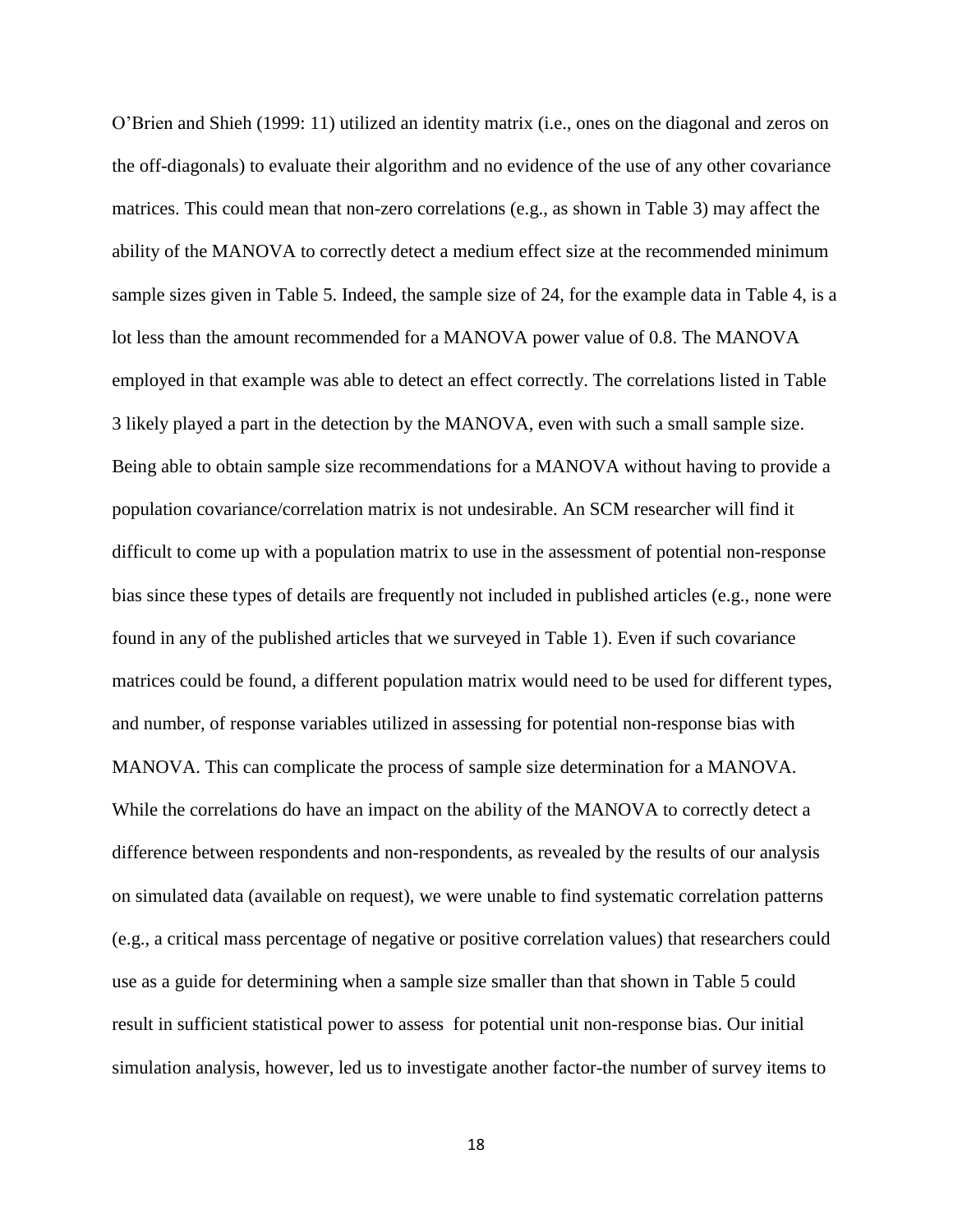include in the MANOVA-which could likewise affect the ability of the MANOVA to detect a meaningful difference between respondents and non-respondents correctly. We were able to establish potential cut-offs for this factor, as shown in our analysis in Section 4 below.

## **4. Analysis: Effect of the Number of Response Variables**

In addition to factors such as sample size, effect size and significance level which can affect statistical power in both ANOVA and MANOVA (Cohen, 1988), the statistical power of a MANOVA can also be affected by the number of response variables (Huberty & Morris, 1989: 307). Table 6 below shows that increasing the number of response variables utilized in a MANOVA requires an increase in the sample size to maintain the current level of statistical power.

Table 6: Number of Response Variables and Minimum Sample Sizes Required for a Two-way MANOVA to Detect a Medium ES (as recommended by the G\*Power 3.1 program based on statistical power considerations)

|       |                | Minimum     |
|-------|----------------|-------------|
|       | # of           | sample size |
| Power | variables      | required    |
|       | $\overline{c}$ | 43          |
| 0.8   | 3              | 49          |
|       | $\overline{4}$ | 55          |
|       | 5              | 59          |
|       | 6              | 64          |
|       | 7              | 68          |
|       | 8              | 71          |
|       | $\overline{c}$ | 65          |
| 0.95  | $\overline{3}$ | 73          |
|       | $\overline{4}$ | 80          |
|       | 5              | 86          |
|       | 6              | 92          |
|       | 7              | 97          |
|       | 8              | 102         |

We look at the possible effects of adding response variables while maintaining the existing pairwise correlation structure. In general, the more response variables there are in a one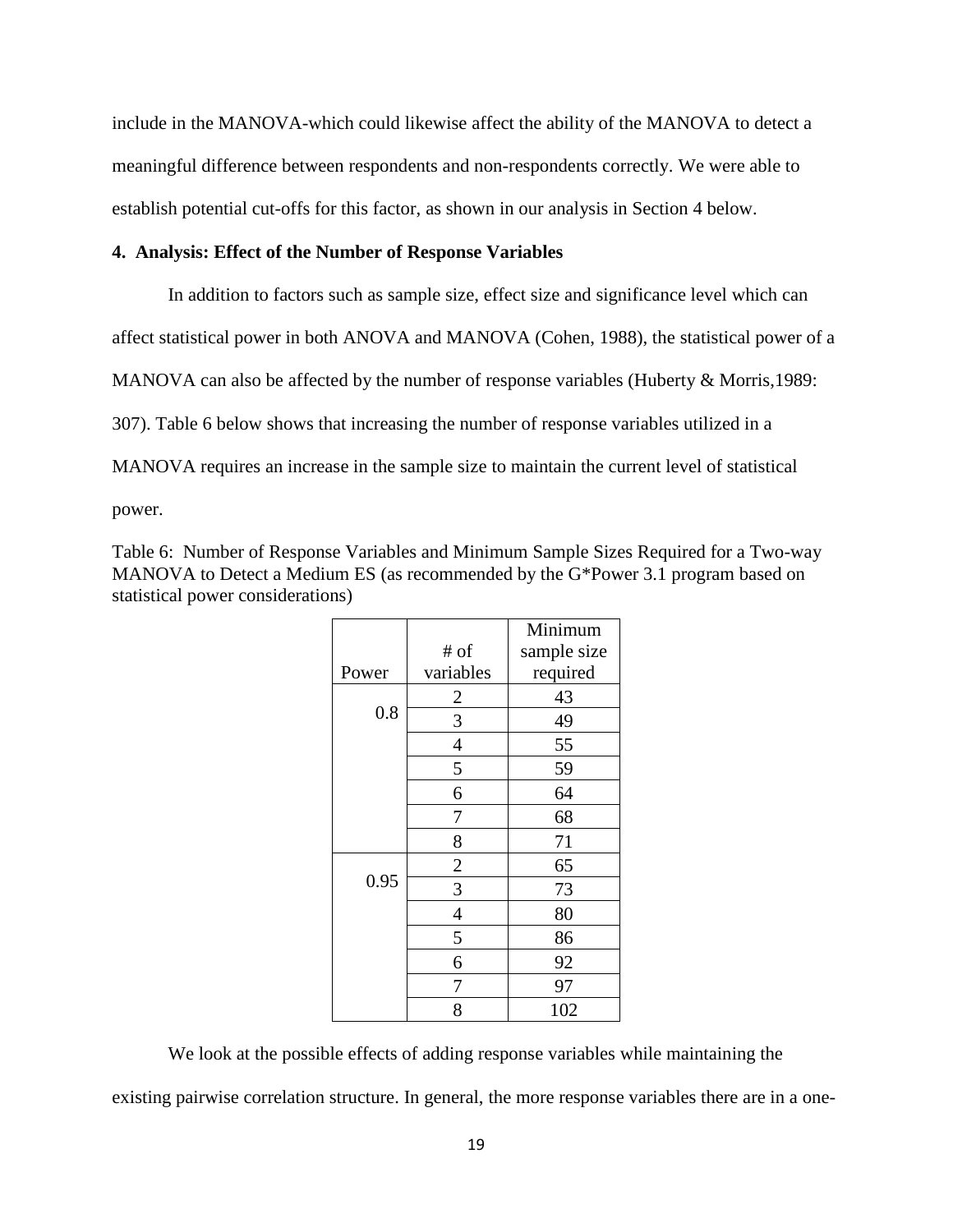way MANOVA, the higher the chance of correctly detecting a meaningful difference between the treatments of interest if one does exist (Tabachnick & Fidell, 2007: 372). As mentioned earlier, we chose a medium effect size as representing a meaningful difference in our analysis since previous surveys (e.g., Helmuth *et al*., 2015) had found medium effect sizes for most articles published in the *DS*, *JOM*, *JBL,* and *JSCM*.

### **4.1. Using effect-size confidence intervals to detect a meaningful difference**

Rejection of the null hypothesis of a MANOVA would indicate that a significant effect has been detected, but does not provide any insight into how *large* the detected effect could actually be. In order to gain insights about the size of the effect detected, and also make inference about what the effect size would be in a census of all respondents and non-respondents (i.e., the population effect size), we have to construct effect size confidence intervals. Thus, the ability of a MANOVA to detect a medium effect size could be assessed by creating a bootstrap effect-size confidence interval (Banjanovic & Osborne, 2016; Kirby & Gerlanc, 2013) with sample effect size estimates obtained from the MANOVA. Sample **R** code for obtaining an effect-size bootstrap confidence interval, for the type of data in Table 4, is available upon request. The researcher can then examine the interval to see which population effect sizes (small, medium, or large) are contained in the interval. If the MANOVA has enough statistical power to detect a medium effect size but a small effect size is contained in the resulting confidence interval, then it means that a researcher cannot rule out the possibility that the detected difference is not meaningful (Fan, 2001: 282). Thus, the examination of such conditions is an indication of the ability of a MANOVA to detect a meaningful (i.e., medium effect size) difference in the responses of respondents versus initial non-respondents. Conversely, a MANOVA performed with insufficient statistical power (e.g.,  $\langle 0.8 \rangle$ ) would likely fail to detect any difference between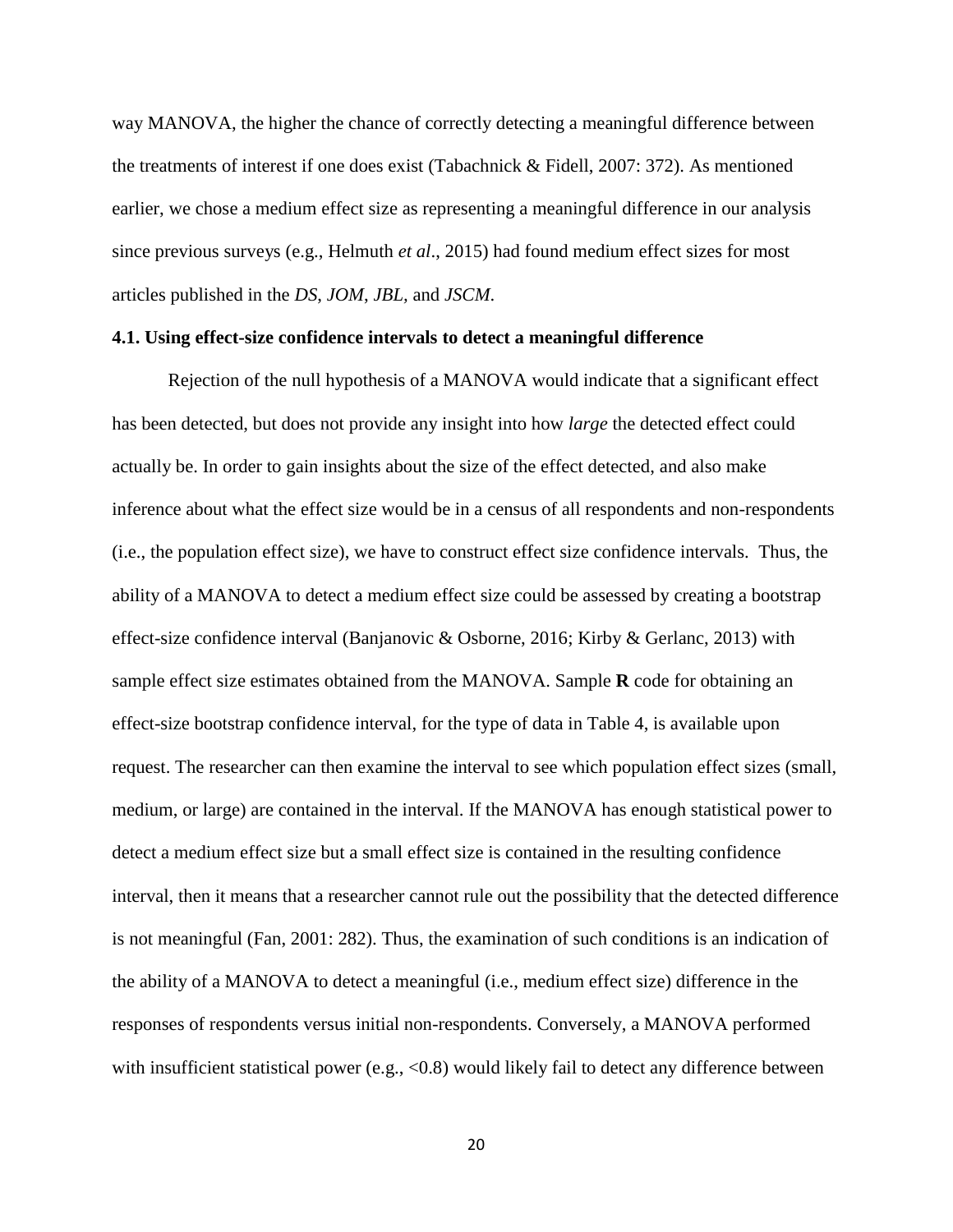respondents and initial non-respondents, due to a large *p*-value, while also resulting in wide effect-size confidence intervals which contain small, medium and large effects (Fan, 2001: 282). Such a situation should be a signal to the researcher that the MANOVA performed had insufficient power (likely due to the small sample size), to detect a meaningful difference, and therefore more effort should be put towards increasing statistical power. We detail these conclusions in a flowchart in Appendix A. Thus, the examination of effect size confidence intervals, in the assessment for potential *unit* non-response bias, can yield a more detailed and insightful analysis than the traditional approach of just reporting a significant *p*-value when comparing the responses of respondents to initial non-respondents.

A confidence interval that contains both a small and medium population ES would suggest that one cannot rule out that the detected difference, in respondents and initial nonrespondents, may *not* be of practical significance. In such a situation, a larger sample size than that suggested in Table 5 would result in tighter confidence intervals. Such narrow intervals are more likely not to contain a small effect size. However, with previously mentioned difficulties in obtaining larger sample sizes in dyadic studies, we wanted to see if there were solutions other than increasing the sample size available to a researcher in such situations. Increasing the number of response variables included in the MANOVA may be one such solution.

What we wanted to know is if increasing the number of response variables would also increase the ability to detect a *meaningful* difference. Specifically, whether having more response variables could tighten the resulting intervals. To gain insights, we ran a simulation analysis (details available upon request) in which we generated multivariate normal datasets with means set so that the difference between the respondent and non-respondent groups represented a medium (eta-squared) ES index of 0.15. A MANOVA was then performed, based on the layout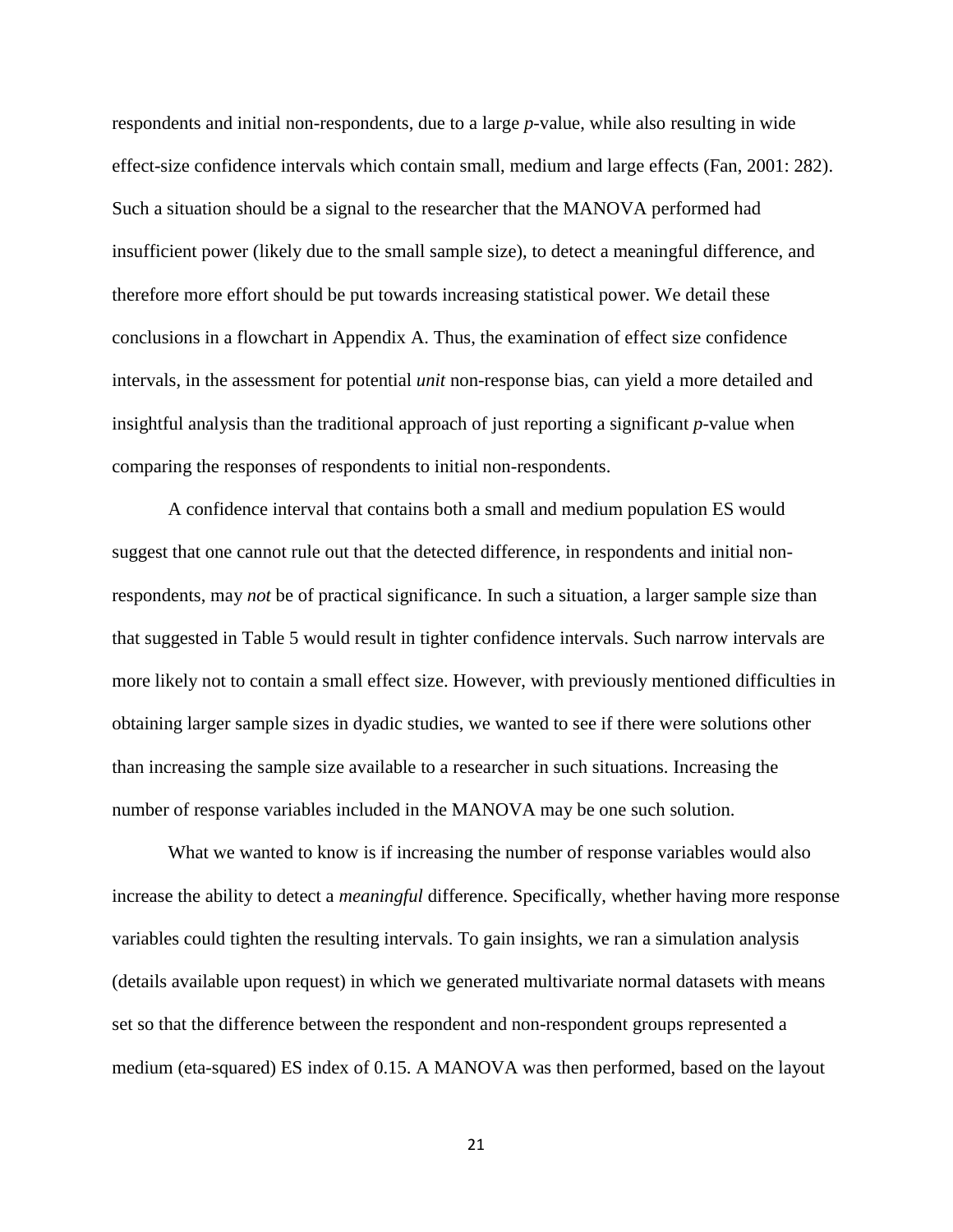in Table 4, for 100 of such generated datasets and the percentage of confidence intervals that contained both a small and medium ES value was recorded. To investigate the effect of increasing the number of response variables included in the MANOVA, a pair of additional response variables were added with similar pairwise correlation structures as the existing variables, and the MANOVA was re-run. By adding pairs of variables in this fashion, we were able to maintain the proportion of negative/positive correlations (i.e., correlation structure) in the resulting correlation matrix, thereby ensuring that the results of the analysis could only be attributed to increases in the number of response variables, and not due to different correlation structures or differing sample sizes. We considered 2, 4, 6, and 8 response variables. We generated 100 datasets for each response variable scenario, and recorded the percentage of confidence intervals that contained a small effect size. The results are shown in Figure 1 below. Figure 1: Impact of Increasing the Number of Response Variables on the Ability of a MANOVA to Detect a Medium Effect Size Difference



Figure 1 shows that as more pairs of response variables with similar pairwise correlation structures as existing pairs were included in the two-way MANOVA, the percent of confidence intervals containing small effect sizes reduced at a decreasing rate. Delving deeper into this result, we found that the center of the confidence intervals averaged out at 0.09, with two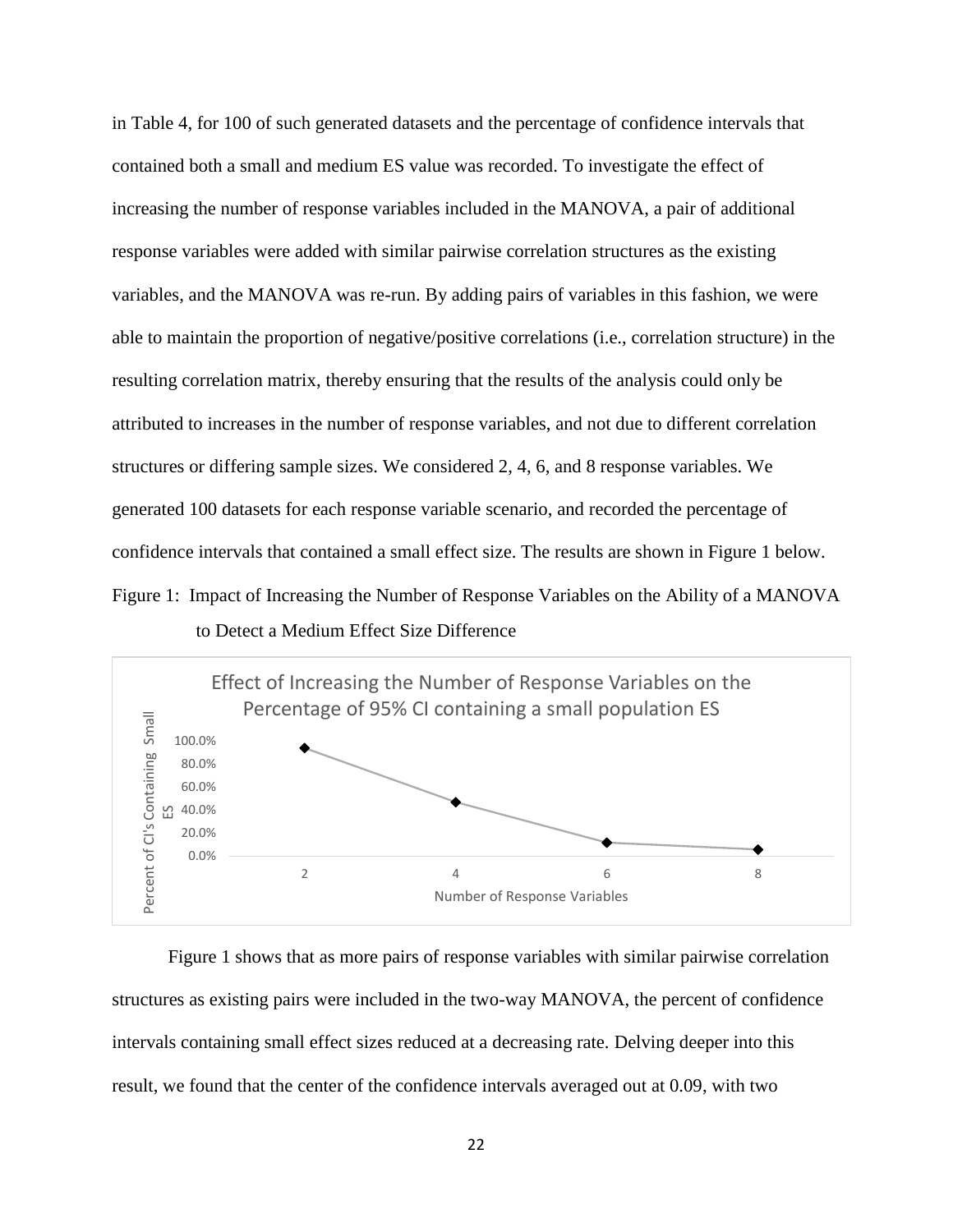response variables, and continued to increase with the inclusion of more response variables culminating in a value of 0.14 in the eight-response variable scenario. Clearly, 0.14 is closer to the population effect size of 0.15 than the center of the confidence intervals created in the scenarios with less than eight response variables. We also found that the half-width of the confidence intervals averaged out at 0.09 with two response variables but was reduced to 0.08 with eight response variables. This indicates that the inclusion of more response variables, with similar pairwise correlation structures as the existing variables, improved both the accuracy and precision of the effect size confidence intervals*, while* the *total sample size was maintained at the same level* in each of the scenarios.

## **5. Discussion**

A survey of 75 published studies involving the analysis of dyadic data in the *DS*, *JOM*, *JSCM, JBL*, and *JM* revealed that various statistical tests, including the *t-*test, ANOVA, Chisquared and MANOVA have been utilized in assessing for potential unit non-response bias. Of these statistical tests, only a two-way MANOVA allows for a single test to be employed in assessing for potential *unit* non-response bias. Performing a particular statistical test, multiple times, to assess whether there is a meaningful difference in the responses of initial nonrespondent versus respondent groups in the population, is an instance of the classical multiple testing problem (Clottey & Benton, 2013: 801). That is, as more inferences are made, then it is more likely that erroneous inferences will occur. The traditional *t-*test or ANOVA approach results in a minimum of two tests (e.g., one for buyers and another for suppliers) if applied to dyadic data. Results from our survey of the literature indicate that a minimum of four such tests (e.g., one each for two survey items from buyer and supplier responses) were employed, often with an insufficient sample size for the tests to have an acceptable level (i.e.,  $>0.8$ ) of statistical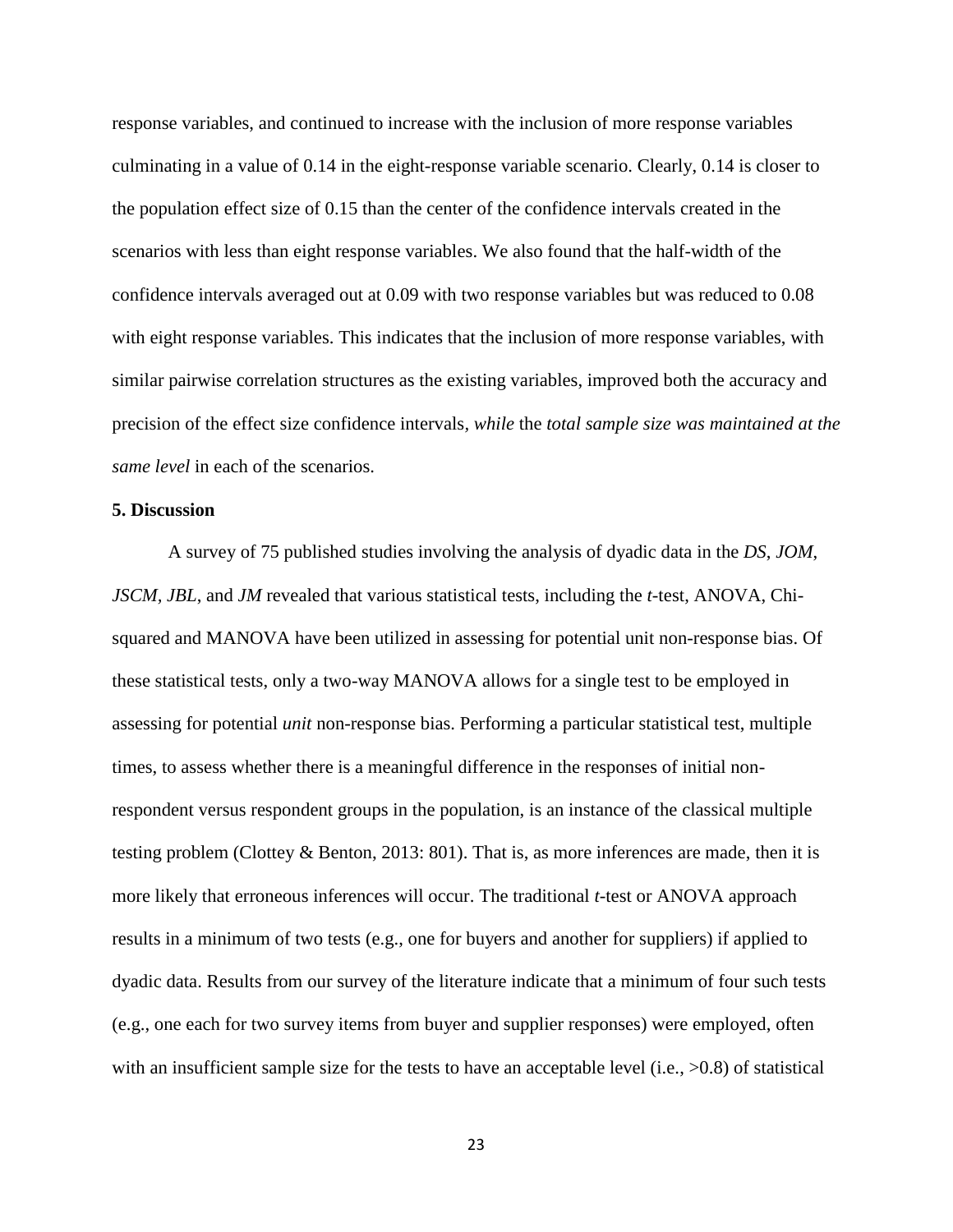power. The collection of dyadic data is more challenging than standard data collection due to the time needed to recruit/sample both members of a dyad along with budgeting issues. This can result in low response rates (Quinn *et al.*, 2010) and difficulties in achieving the sample size required to detect a meaningful difference in respondents and initial non-respondents, for a traditional *unit* non-response bias assessment. By using the two-way MANOVA method proposed in this study, an SCM researcher can perform such an assessment without the need for multiple testing or the large sample sizes required (see Table 5) with the traditional approaches. If the test suggests that the responses of the two groups do not differ by very much, that is good evidence that *unit* non-response bias is unlikely to be an issue (Wagner & Kemmerling, 2010; Whitehead *et al*., 1993).

We provided a numerical example where the use of the popular *t*-test/ANOVA approach to assessing for potential non-response bias with a small sample size (*n*=24) yielded a different conclusion to that when a two-way MANOVA was used to perform the same assessment. Our analyses of simulated data shows that MANOVAs with less than half the sample size required for an ANOVA to have a 0.95 statistical power of detecting a meaningful (i.e., medium effect size) difference were *always* able to detect a difference correctly (e.g., *p*-values less than 0.05), whereas the multiple ANOVAs used to perform the same assessment were not. In Table 5, we provide sample size recommendations, from a popular freely available online software - G\*Power 3.1- for a two-way MANOVA to have a statistical power of at least 0.8 or 0.95 to detect a medium population effect size. However, G\*Power 3.1 did not require a population correlation matrix to be provided for the sample size recommendations shown in Table 5. Not having to provide a population correlation matrix to make sample size decisions is desirable. However, it can also mean that the recommended sample sizes in Table 5 result in an ambiguous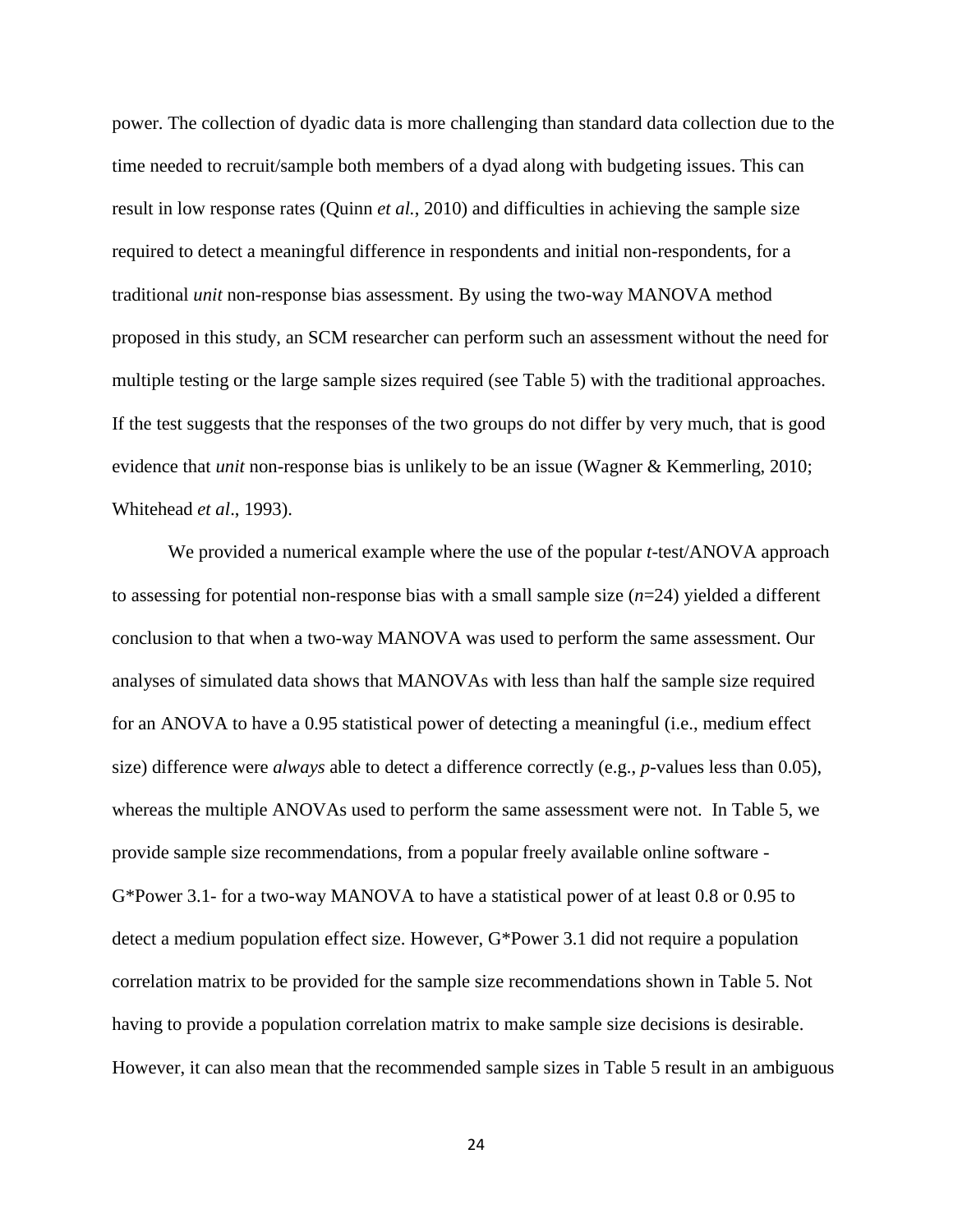detection (e.g., a significant *p*-value, but with a confidence interval which contains a small population effect-size) of a medium population effect size, when correlations in the dyadic data are considered. While all *p*-values in our analyses were significant (i.e., <0.05), several of the effect size confidence intervals contained a small population (eta-squared) effect size value. A confidence interval that contains a small population effect size would suggest that the detected difference between respondents and initial non-respondents may *not* be meaningful. This is a significant finding since it emphasizes the importance of providing confidence intervals of effect sizes along with the *p*-value in an assessment for potential *unit* non-response bias. This was not done in any of the 75 articles listed in Table 1. We have included a step-by-step flow chart in Appendix A to guide researchers on how this can be done in practice.

If a test has enough statistical power to detect a meaningful effect size, then a nonsignificant *p*-value test result, coupled with an effect-size confidence interval that only contains a small population effect size, provides a much stronger argument for there being no practical or statistical differences in the responses of initial non-respondents versus respondents. Likewise, if a detected difference is not of practical importance (i.e., is consistent with a small effect size), then *unit* non-response may not be an issue even though the statistical test was significant (see Appendix A). Calls for reporting of effect-size intervals along with *p*-values are being made in settings unrelated to the assessment of non-response bias (e.g., Fan, 2001; Schwab *et al*., 2011). Our results suggest that this call is likewise important in the assessment of potential *unit* nonresponse bias. Annotated **R** code (available upon request) can be used by researchers to obtain such 95% bootstrap confidence intervals, of eta-squared effect sizes, when a two-way MANOVA is performed. Effect size confidence intervals can also be obtained with commercial software such as STATA and SPSS (see Lakens, 2014). However, we did not come across specific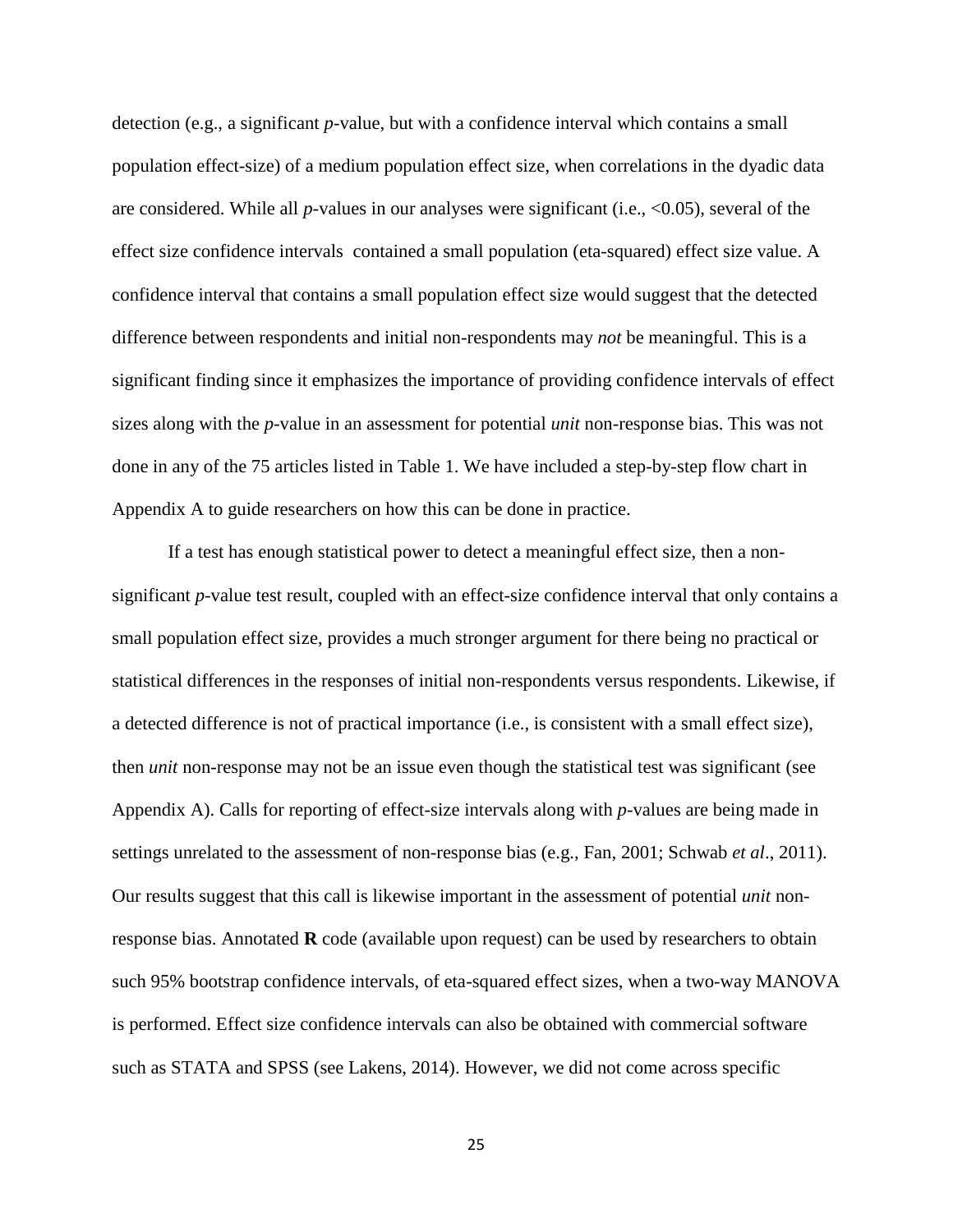examples of the use of such commercial software to create effect-size confidence intervals for a two-way MANOVA.

MANOVA was reported as being used to assess for *unit* non-response bias in seven of the 75 articles, as shown in Table 1. However, none of the seven articles discussed statistical power considerations for the sample sizes and the number of response variables used in their MANOVA test. Also, it is not clear from the details provided in the seven articles whether the MANOVA approach utilized in those studies was adequate in assessing for potential *unit* nonresponse bias. In this study, we show how dyadic data can be set up to be analyzed as a two-way MANOVA with a 'Party' (e.g., buyer, supplier) factor and the 'Treatment' factor being respondents versus initial non-respondents. As noted earlier, the two-way MANOVA allows for the correlations between dyad member responses to be accounted for in an assessment for potential *unit* non-response bias, meaning that only one test needs to be performed. Also, the sample size required for enough statistical power (e.g.,  $>0.8$ ) to detect a medium effect size is significantly smaller for the two-way MANOVA than for the other approaches identified in Table 1. Appendix A provides step-by-step instructions for setting up and utilizing the two-way MANOVA, with effect size confidence intervals, to perform the assessment.

In addition to sample size, the statistical power of a MANOVA used to assess for potential non-response bias is affected by the number of response items included, as shown in Table 6. Results of our analysis on simulated data indicate that-provided the sample size is at least as large as those listed in Table 6, to achieve a 0.8 or 0.95 level of statistical power, including additional pairs of variables, with similar pairwise correlation structures as existing variables, improved the precision and accuracy of the effect size confidence intervals (see Figure 1). This is an intriguing and important finding since it suggests that the inclusion of more survey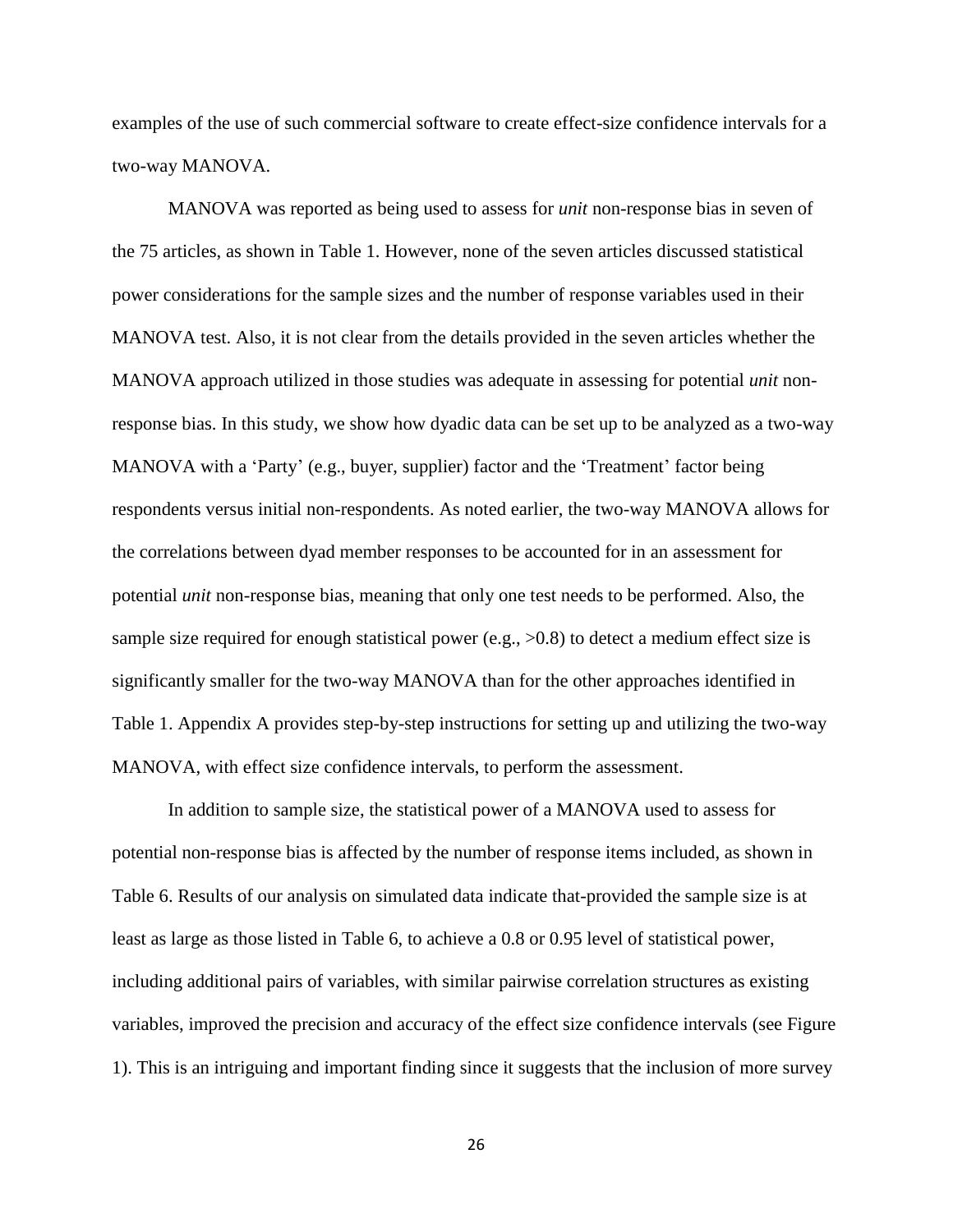items, in the assessment of potential non-response bias, is desirable in the MANOVA approach. The prevalent advice given to SCM researchers for the number of survey items to include in an assessment for potential *unit* non-response bias is two key items, in order to maximize complete power (Clottey & Grawe, 2014), or five which is considered a reasonable number of key items (Mentzer & Flint, 1997). The results of our study suggest that with dyadic data structures, the number of key items to use could be expanded past five due to effect size considerations.

Our numerical example illustrates that a MANOVA with a significant outcome could have more accurate and precise effect size confidence intervals (for a given sample size) with the inclusion of more response variables in the analysis. It is becoming increasingly difficult to increase survey sample sizes in standard SCM research due to respondent fatigue (Larson, 2005). This is even more challenging in dyadic studies due to the time needed to recruit/sample both members of a dyad along with a higher chance of encountering budgeting issues (Quinn *et al.*, 2010). It should, therefore, be welcome news that factors other than an increase in sample size could be invested into the dyadic study to improve the ability of a MANOVA to detect a meaningful difference in respondents and initial non-respondents. The researcher is still responsible for ensuring that the survey items included in the assessment, due to effect size considerations, are meaningful to the study and/or to the detection of potential unit non-response bias (Hulland *et al*., 2018; Mentzer & Flint, 1997; Thompson & Washington, 2013). The researcher also must ensure that the minimum sample size requirements suggested in Table 6 are not violated with the addition of more variables, since then the MANOVA may have insufficient statistical power to detect a medium effect size. The more survey items that are included, the larger the sample size needs to be to achieve enough statistical power (e.g.,  $>0.8$ ) for detecting a meaningful effect size. Our results (see Appendix A) suggest that the researcher should include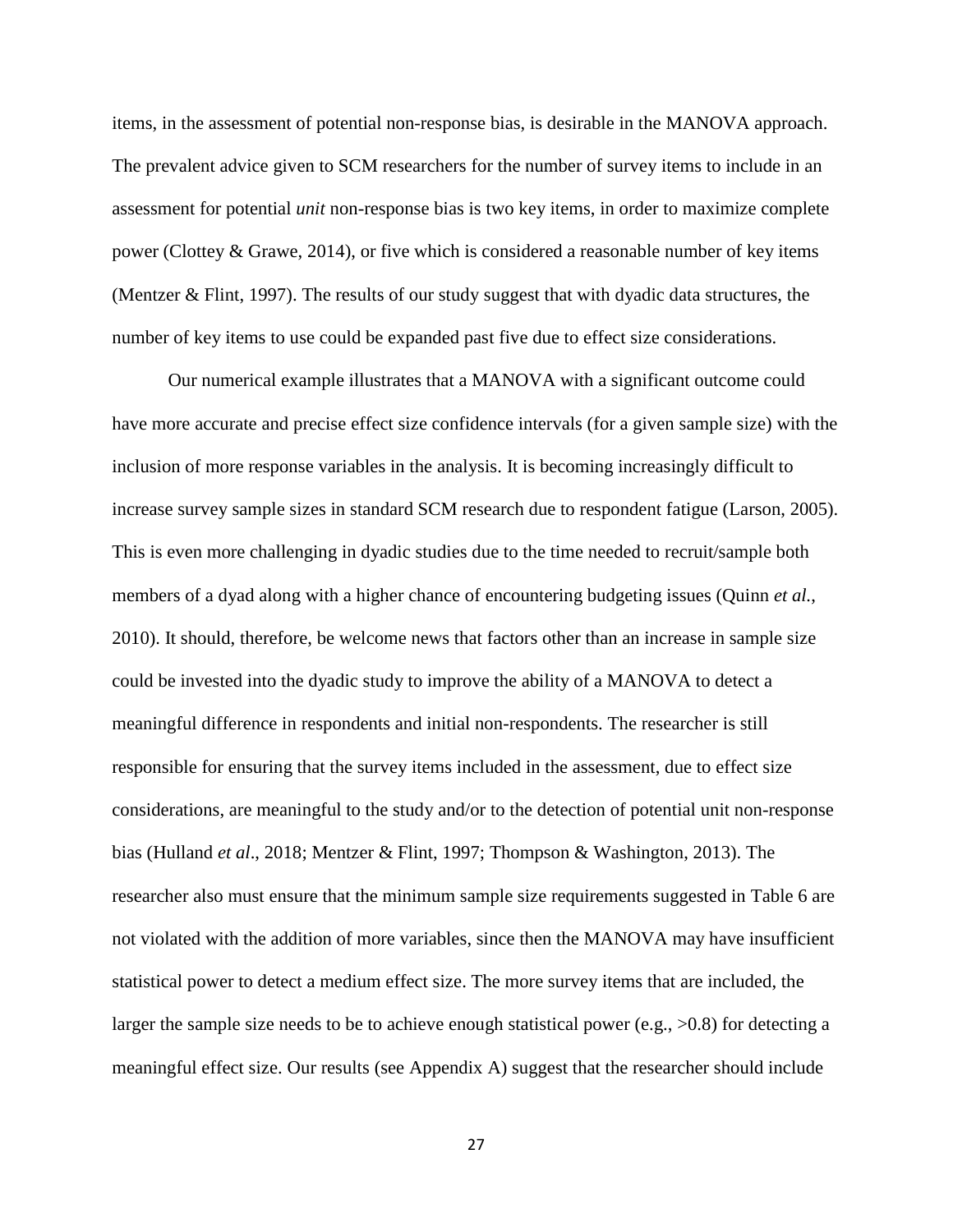as many key items as their sample size will allow (see Table 6) when assessing for potential *unit*  non-response bias with the proposed two-way MANOVA approach.

#### **5.1 Methods for accommodating potential** *unit* **non-response bias**

Adjustments for unit non-response bias are made at the *unit* level. If the proposed MANOVA assessment indicates that there is a risk for bias (see Appendix A), it may be possible to use modeling methods to make predictions about the non-respondents. One such approach is to *extrapolate* what the final "wave" of responses on a survey item would have been, based on responses from previous waves. The Mean Absolute Percent Error (MAPE) of the predictions could then be used as a measure of the amount of non-response bias present, with responses on *all* survey items adjusted accordingly by the MAPEs. Details of such an approach can be found in Armstrong and Overton (1977: 6-8). This approach is based on the critiqued assumption (e.g., Hulland *et al.*, 2018; Lohr, 2010) that respondents in later waves are representative of nonrespondents. Execution of this approach with a group of initial non-respondents, instead of a latewave group, would mitigate the need for such an assumption although it would also necessitate including all survey items in the follow-up contact of non-respondents. This, in turn, would mean that a large number of non-respondents would need to be contacted (e.g., see Appendix A and Table 6) in order to apply this approach.

 A different approach is to take a sub-sample of non-respondents, after the initial survey with a reduced number of survey items, and use that sub-sample to make inference about the other non-respondents. Hansen and Hurwitz (1946) suggested that survey results could be weighted according to the proportion of initial and sub-sample respondents in the total sample. Weighting adjustments are further complicated with dyadic data than with standard data for three reasons. First, the sampling design for the collection of dyadic data is more complex, and therefore, so are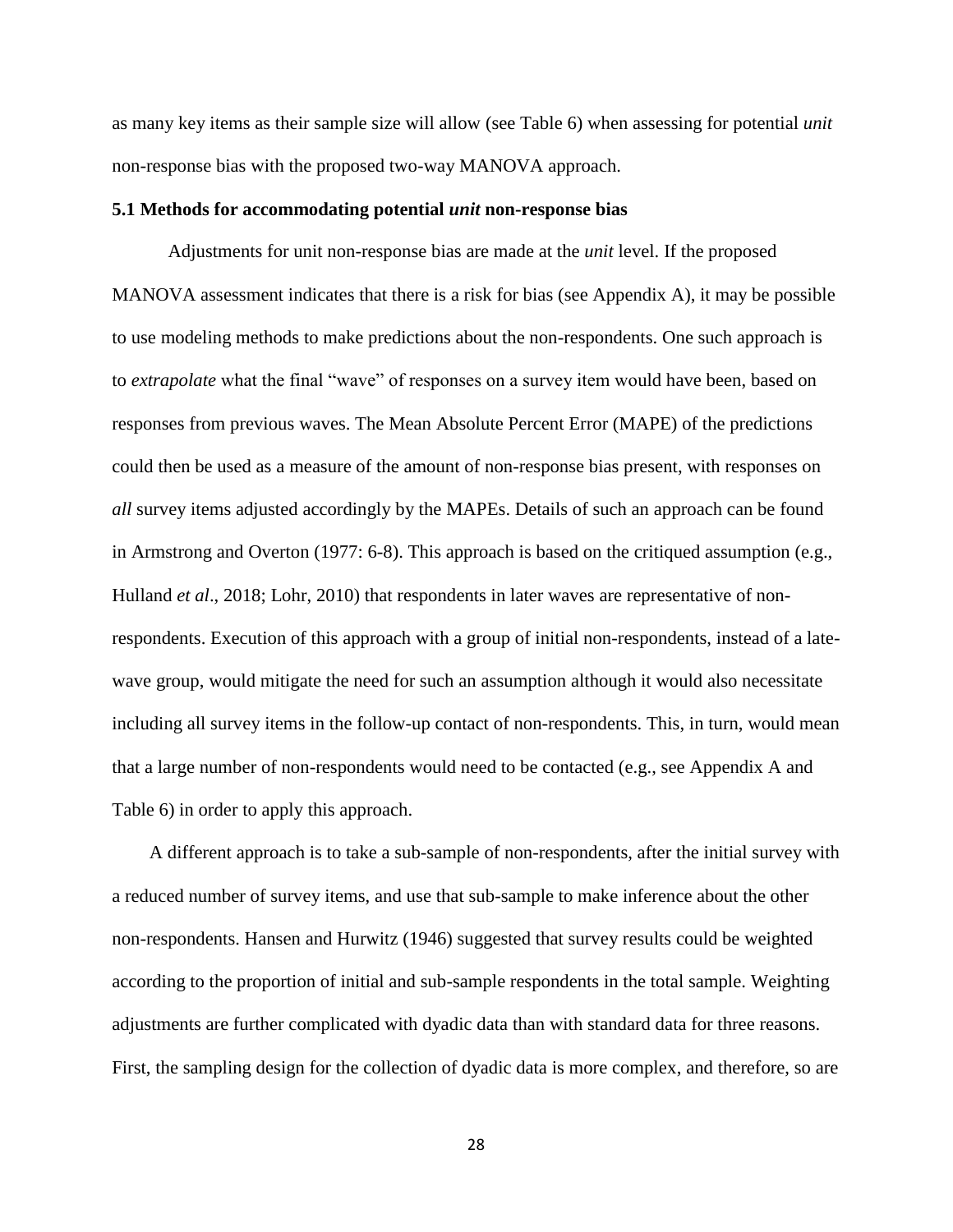the resulting weighting adjustments. Second, the weights can occur at different analytical levels within the dyadic dataset. As an example, a dataset of buyer-supplier dyads could have three analytical levels corresponding to (1) buyers, (2) suppliers, and (3) the dyads representing the buyer-supplier relationship. Last, relevant auxiliary information required to create the weights may come in different forms for the various units and levels (Lohr, 2010: 266). Various weights have been proposed to adjust survey results for suspected unit non-response bias. These include: weighting class (Holt and Elliot, 1991; Lin & Schaeffer, 1995), post-stratification, and raking adjustments (Lohr, 2010: 266-273). If weighting adjustments are made, then the researcher should state the assumed non-response model and give evidence to justify it (Lohr, 2010: 272). Oh and Scheuren (1983) and Lohr (2010: 266-273) provide details and assumptions underlying weighting methods. Making weighting adjustments for potential *unit* non-response bias, however, is not a trivial task (e.g., see Thompson & Washington, 2013, for a case-study example) and may result in further biased estimates if improper adjustment procedures are employed (Lohr, 2010; Thompson & Washington, 2013). It is therefore important for researchers to *first* assess how well the responses of those in-sample represent those of the out-of-sample respondents, prior to deciding to perform an adjustment for potential unit non-response bias.

## **7. Conclusion**

Over the last decade, there has been an increase in Supply Chain Management (SCM) research in which multiple views (e.g., buyer-supplier, shipper-carrier) in a relationship, such as dyads, are used in an analysis. Dyadic data introduce additional correlations relative to a standard study, which can not only complicate the focal analysis but also affect the ability (e.g., effect size confidence interval coverage) of a statistical test to detect a meaningful difference in respondent and initial non-respondent groups. If the responses of the two groups differ greatly, that is good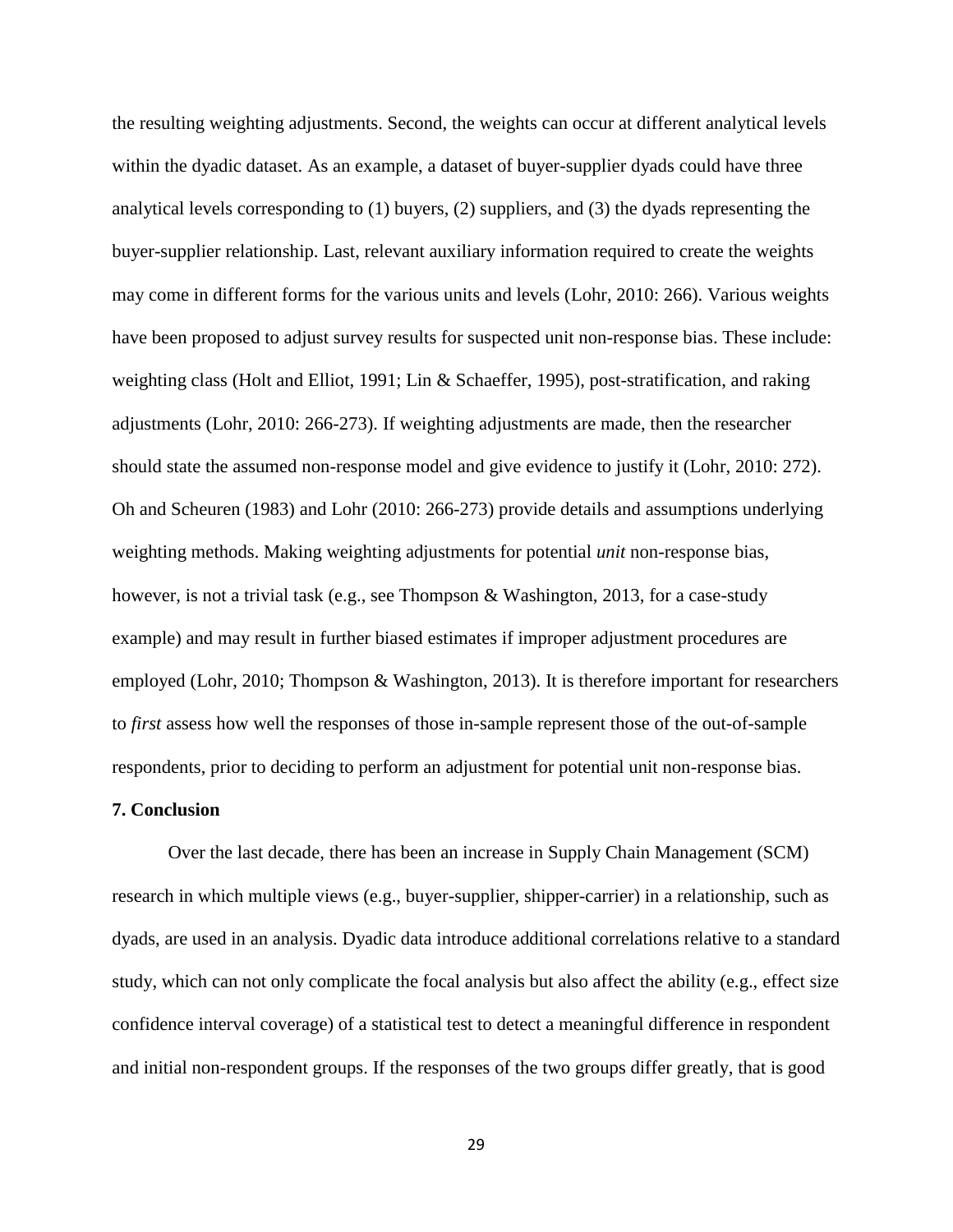evidence that *unit* non-response cannot be ignored and therefore adjustments to the data may be required to accommodate for potential non-response bias (Wagner & Kemmerling, 2010, Whitehead *et al*., 1993).

The current study provides practical guidelines (see Appendix A for a summary) that enable SCM scholars, using dyadic data, to perform a rigorous statistical test with enough power (i.e., >0.8) to assess for meaningful differences in responses from initial non-respondents. We show how dyadic data can be set up to be analyzed as a two-way MANOVA with 'Party' as one factor (e.g., buyer, supplier) and a 'Treatment' factor being the respondents versus initial nonrespondents group. By accounting for correlations, inherent in dyadic data, with the use of MANOVA in the assessment of potential *unit* non-response bias, only one statistical test needs to be performed instead of the currently popular approach requiring the execution of multiple *t*-tests or ANOVAs. This reduces the chance that one or more of such multiple tests would result in erroneous inference (Clottey & Benton, 2013: 801). Also, the MANOVA can be performed with significantly smaller sample size requirements than traditional approaches, such as *t*-tests or ANOVA.

We provide a numerical example where the use of the popular *t*-test/ANOVA approach to assessing for potential *unit* non-response bias, yielded a different conclusion to that when a two-way MANOVA was used to perform the same assessment. Analyses of simulated data show that a MANOVA with less than half the sample size required for an ANOVA to have a high statistical power (i.e., >0.8) of detecting a meaningful (i.e., medium effect size) difference was *always* able to detect a difference correctly (e.g., *p*-values less than 0.05), whereas the multiple ANOVAs used to perform the same assessment were not. The reduced sample size means that fewer initial non-respondents would need to be contacted in a follow-up in order to elicit the data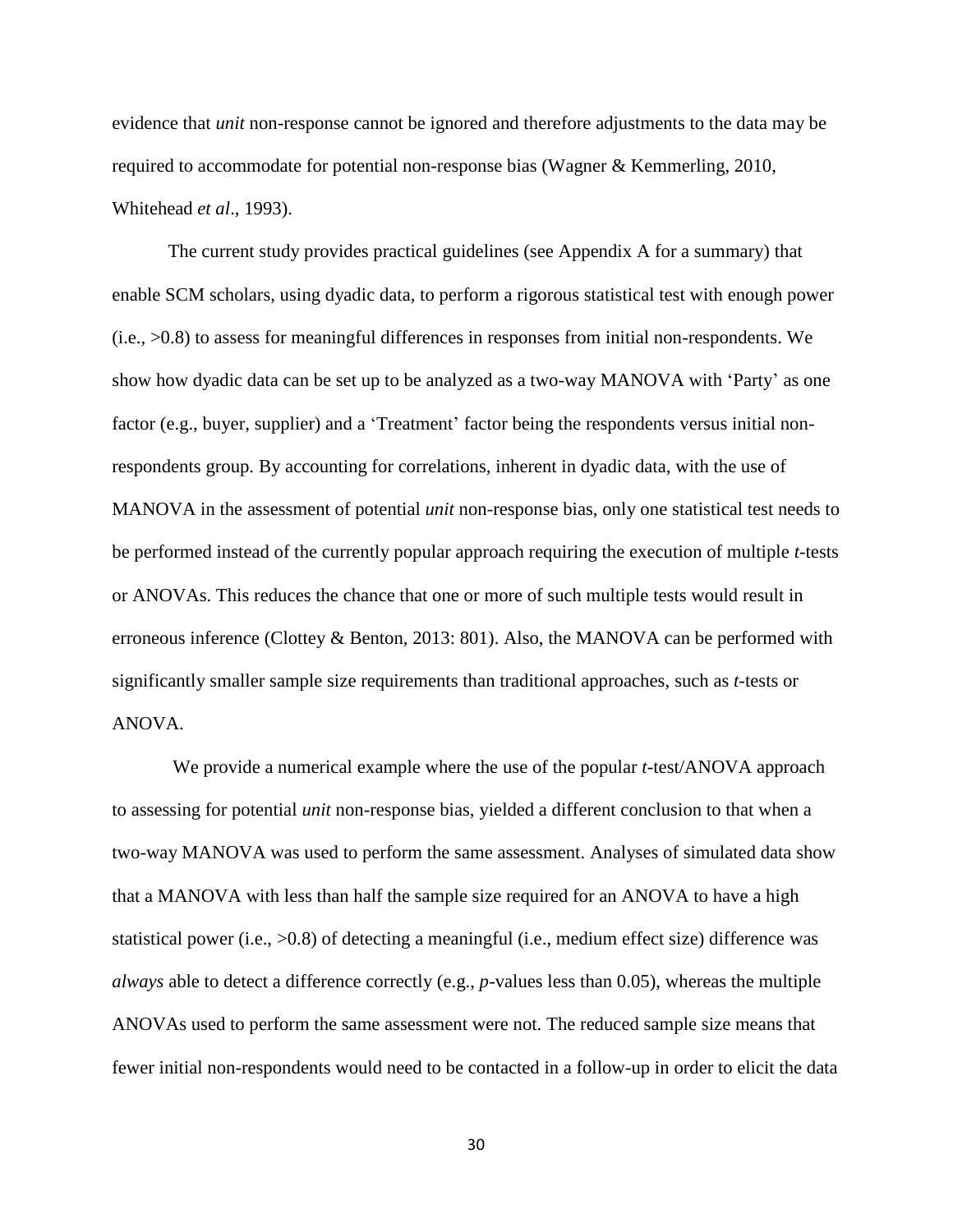required to perform the test. While all  $p$ -values in our analyses were significant (i.e.,  $\langle 0.05 \rangle$ , several of the resulting effect size confidence intervals contained both a small and medium population (eta-squared) effect size value and thus could not be used to conclude unambiguously that the detected difference had practical significance. The results of our analyses demonstrate that in such situations, the inclusion of more response variables in the MANOVA could result in more precise and accurate effect size confidence intervals. Such confidence intervals are less likely to contain a small effect size value, for a given sample size, when there is a medium effect size in the population. Our results also indicate that a researcher should include as many key items as their sample size and number of non-respondents to be contacted, will allow (see Appendix A and Table 6) when assessing for potential *unit* non-response bias with the proposed two-way MANOVA approach. This is somewhat contrary to the advice given to SCM researchers, in previous studies (Clottey & Grawe, 2014; Mentzer & Flint, 1997), to perform *unit* non-response bias assessment on only two or five key survey items.

Scholars using the MANOVA approach proposed in this study to assess for potential unit non-response bias, with dyadic data, still need to perform the standard eight validation checks (Tabachnick & Fidell, 2007: 371-435) to ensure that an honest MANOVA has been performed. These standard checks, combined with the application of MANOVA as proposed herein and summarized in a flowchart (see Appendix A), have the potential to significantly improve the rigor applied to the assessment of *unit* non-response bias in SCM research with dyadic data. Additional analyses, such as the examination of response rates at each analytical level of the dyadic dataset, or comparison of the response sample to a target population or sampling frame, coupled with our proposed approach, may be needed to yield a more complete view of the potential for *unit* non-response bias with dyadic data.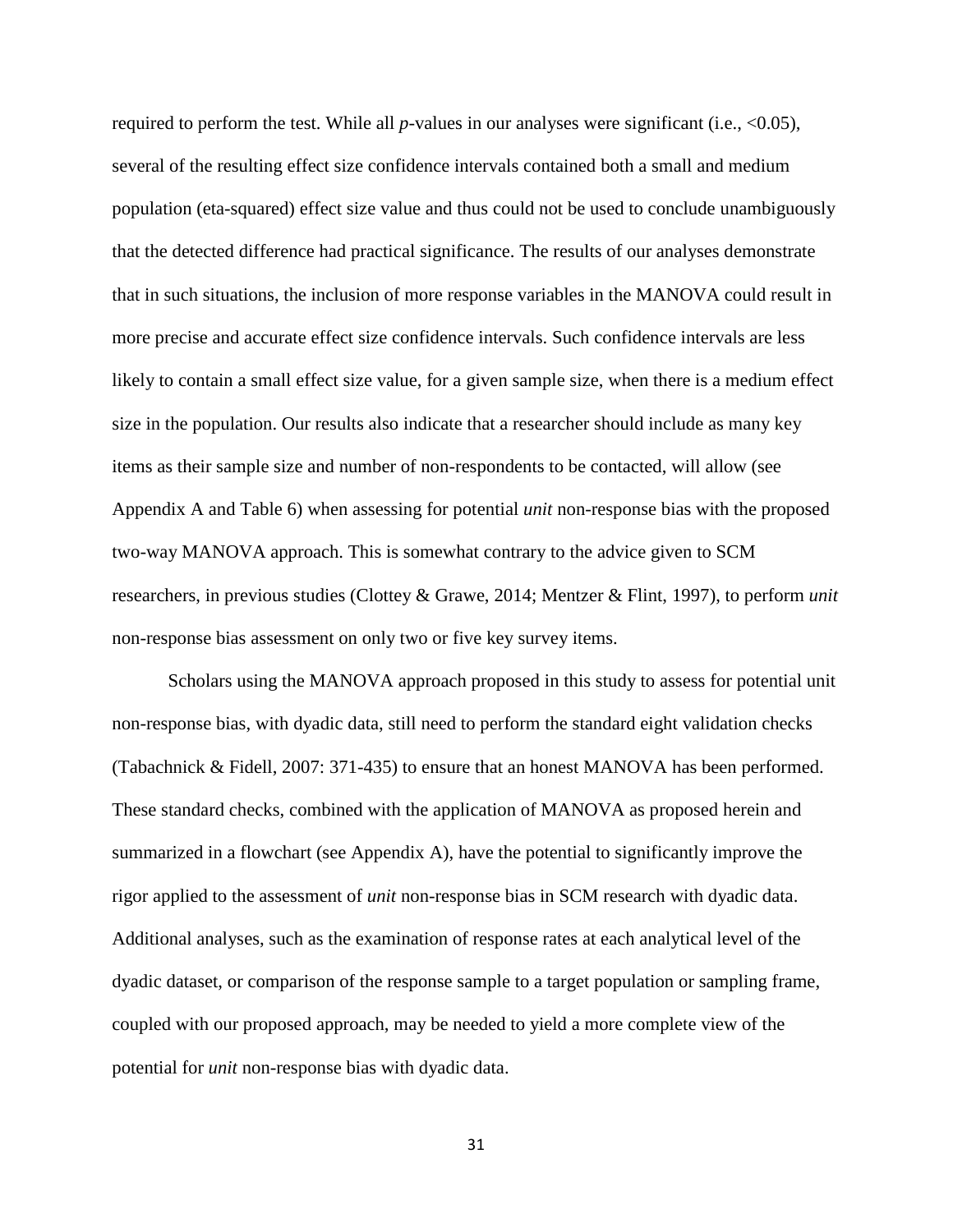# **References**

Armstrong, J. S. and T.S. Overton.1977. Estimating nonresponse bias in mail surveys. *Journal of Marketing Research*, 14, 396-402. https://doi.org/10.2307/3150783

Banjanovic, E.S., J.W. Osborne. 2016. Confidence intervals for effect sizes: Applying bootstrap resampling. *Practical Assessment, Research & Evaluation*, 21(5), 1-20.

Clottey, T., and W. C. Benton. 2013. Guidelines for improving the power values of statistical tests for nonresponse bias assessment in OM research. *Decision Sciences* 44, 797–812. https://doi.org/10.1111/deci.12030

Clottey, T. and S. Grawe. 2014. Non-response bias assessment in logistics survey research: use fewer tests? *International Journal of Physical Distribution & Logistics Management*, 44(5), 412-426. https://doi.org/10.1108/IJPDLM-10-2012-0314

Cohen, J. 1988. *Statistical power analysis for the behavioral sciences*. (2nd Ed). Hillsdale, NJ: Erlbaum.

Collier, J. E. and C.C. Bienstock. 2007. An analysis of how nonresponse error is assessed in academic marketing research. *Marketing Theory*, 7(2), 163-183. https://doi.org/10.1177/ 1470593107076865

Faul F., E. Erdfelder, A.G Lang, and A. Buchner. 2007. G\*Power 3: A flexible statistical power analysis program for the social, behavioral, and biomedical sciences. *Behavioral Research Methods*, 39, 175–191. https://doi.org/10.3758/BF03193146

Fan, X. 2001. Statistical significance and effect size in education research: Two sides of a coin. *Journal of Educational Research, 94*(5), 275-282. https://doi.org/10.1080/00220670109598763

Flynn, B., M. Pagell, and B. Fugate. 2018. Survey research design in supply chain management: The need for evolution in our expectations. *Journal of Supply Chain Management* 54( 1): 1– 15.

Groves, R. M., F. J. J. Fowler, M.P. Couper, J. M. Lepkowski, E. Singer, and R. Tourangeau. 2009. *Survey Methodology*, 2nd edition. Wiley‐Interscience: Hoboken, NJ.

Hansen, M.H. and N.W. Hurwitz. 1946. The problem of nonresponse in sample surveys. *Journal of the American Statistical Association*, 41 (236), 517-529.

Helmuth, C. A., C.W. Craighead, B.L. Connelly, D.Y. Collier, and J.B. Hanna. 2015. Supply chain management research: Key elements of study design and statistical testing. *Journal of Operations Management*, 36, 178-186. doi:10.1016/ j.jom.2014.12.001

Holt, D. and D. Elliot. 1991. Methods of weighting for unit non-response. *The Statistician*, 40 (3). 333-342.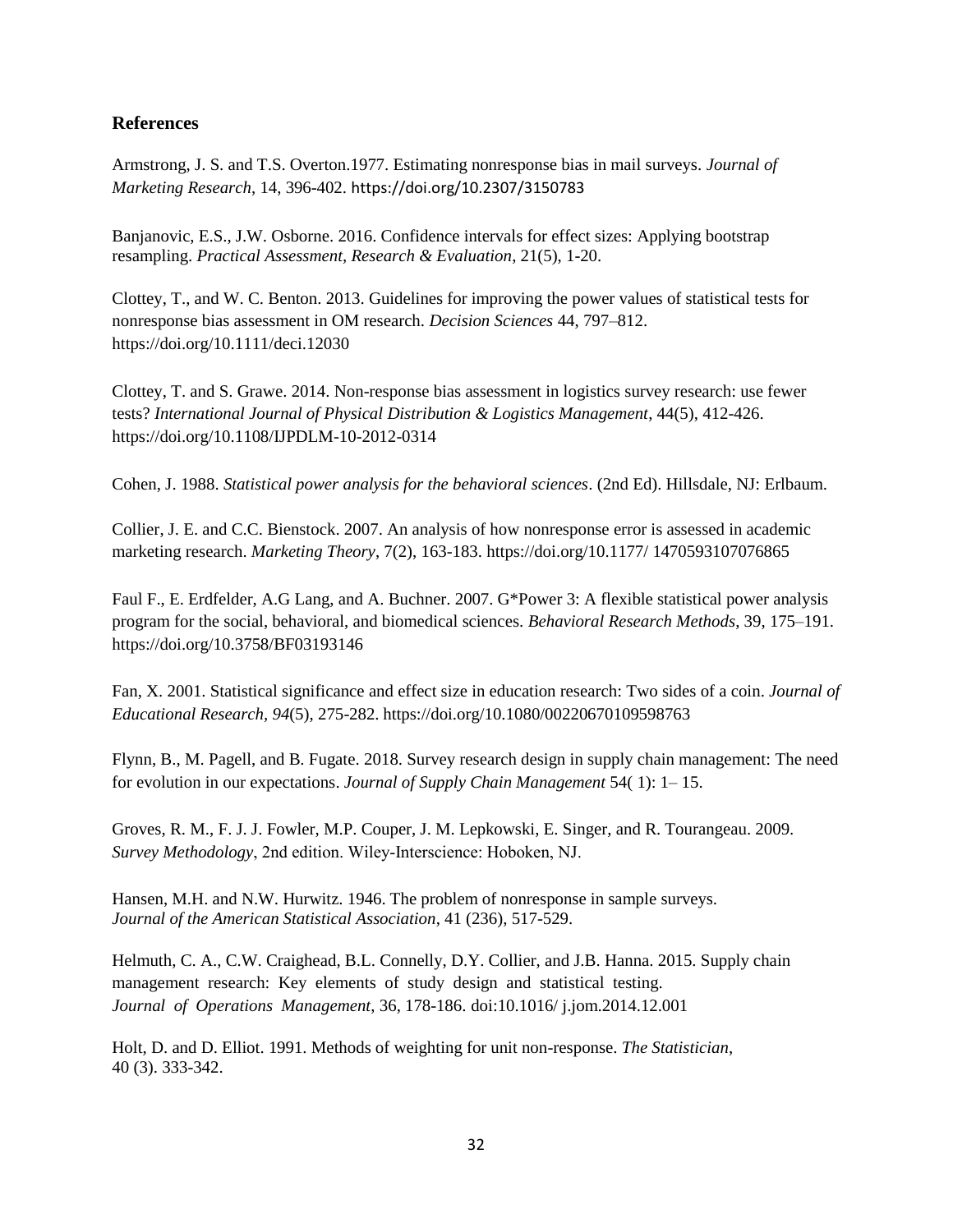Huberty, C.J. and J.D. Morris. 1989. Multivariate analysis versus multiple univariate analyses. *Psychological Bulletin*, 105 (3), 302-308. https://doi.org/10.1037/0033-2909.105.2.302

Hulland, J., H. Baumgartner, and K. M. Smith. 2018. Marketing survey research best practices: evidence and recommendations from a review of JAMS articles. *Journal of the Academy of Marketing Science*, 46(1), 92-108. https://doi.org/10.1007/s11747-017-0532-y

Hult, G.T.M., W.T. Neese, and R.E. Bashaw. 1997. Faculty perceptions of marketing journals, *Journal of Marketing Education*, 19(1), 37–52.<https://doi.org/10.1177/027347539701900105>

Kirby, K. N., and D. Gerlanc. 2013. BootES: An R package for bootstrap confidence intervals on effect sizes. *Behavior Research Methods*. 45(4), 905–927. doi:10.3758/s13428-013-0330-5

Lakens, D. 2014. *Calculating confidence intervals for Cohen's d and eta-squared using SPSS, R, and Stata*. http://daniellakens.blogspot.com/2014/06/calculating-confidence-intervals-for.html (accessed May 18th, 2018).

Lambert, D.M. and T.C. Harrington. 1990. Measuring nonresponse bias in mail surveys. *Journal of Business Logistics*, 11, 5 – 25.

Larson, P.D. 2005. A note on mail surveys and response rates in logistics research. *Journal of Business Logistics*, 26 (2), 211-222. https://doi.org/10.1002/j.2158-1592.2005.tb00212.x

Lin, I.F. and N.C. Schaeffer. 1995. Using survey participants to estimate the impact of Nonparticipation. *Public Opinion Quarterly*, 59 (2), 236-258.

Little, R.J.A. and D.B. Rubin. 2002. Statistical Analysis with Missing Data, 2<sup>nd</sup> Ed. Wiley: NY.

Lohr, S. L. 2010. Nonresponse, in: *Sampling: Design and Analysis*. 2<sup>nd</sup> Ed. Brooks/Cole: Boston.

Mentzer, J.T. and D.J. Flint. 1997. Validity in logistics research. *Journal of Business Logistics*, 18 (1), 199–216.

O'Brien, R. G, and G. Shieh. 1999. *Pragmatic, unifying algorithm gives power probabilities for common F tests of the multivariate general linear hypothesis*. Available at www.bio.ri.ccf.org/UnifyPow.

Oh, H.L. and F.J. Scheuren. 1983. Weighting adjustment for unit nonresponse, in: Madow, W.G., I. Olkin, and D.B. Rubin, *Incomplete Data in Sample Surveys*, Academic Press, New York, NY, 143-184.

Quinn C., S.B. Dunbar, P.C. Clark, and O.L. Strickland. 2010. Challenges and strategies of dyad research: cardiovascular examples. *Applied Nursing Research*, 23, 15-20. doi: 10.1016/ j.apnr.2008.10.001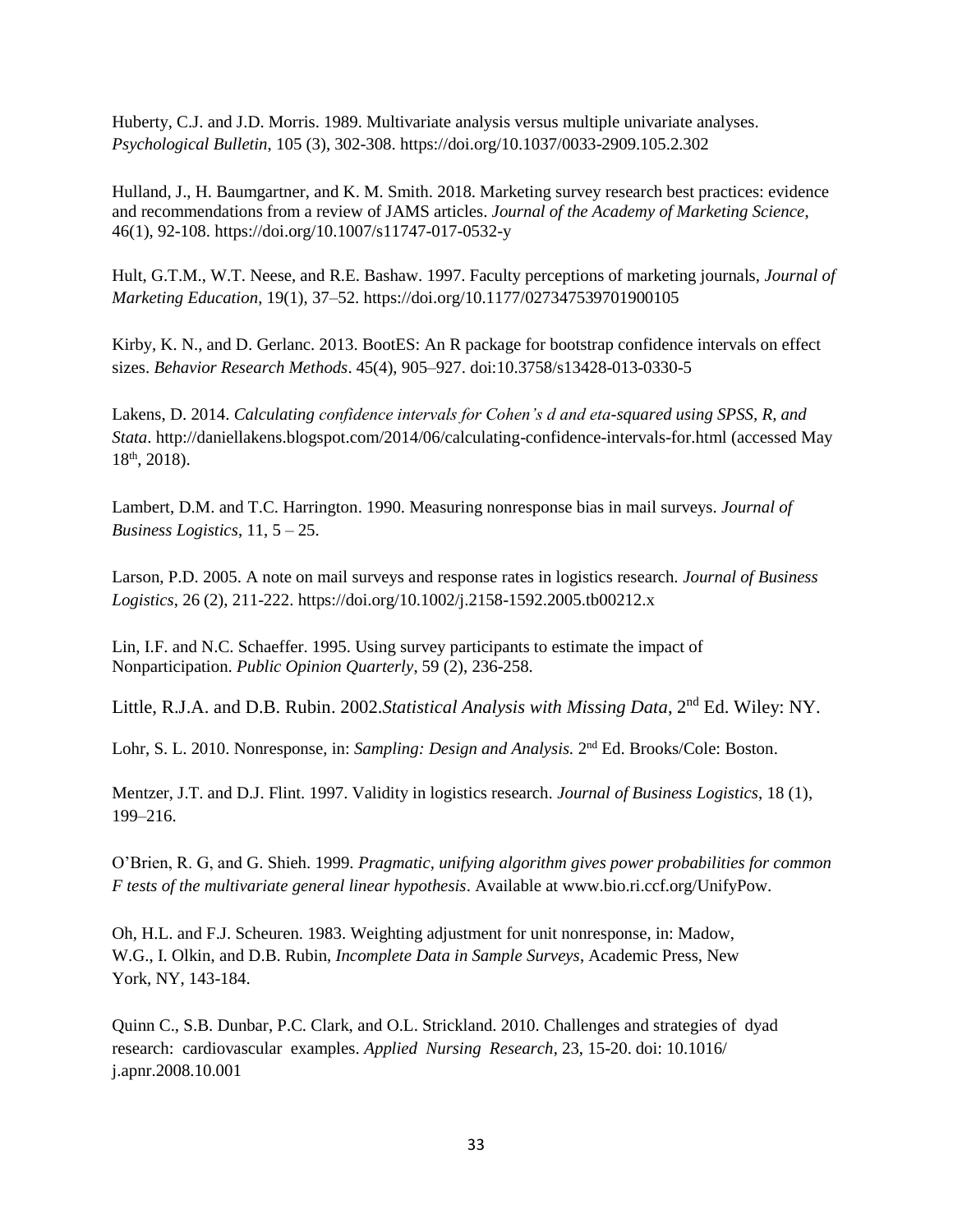Schwab, A., E. Abrahamson, F. Fidler, and W.H. Starbuck. 2011. Researchers should make thoughtful assessments instead of null-hypothesis significance tests. *Organization Science*, 22(4), 1105–1120.

Simpson, D., J. Meredith, K. Boyer, D. Dilts, L.M. Ellram, and G.K. Leong. 2015. Professional, research, and publishing trends in operations and supply chain management. *Journal of Supply Chain Management*, 51: 87–100. https://doi.org/10.1111/jscm.12078

Tabachnick, B.G. and L.S. Fidell. 2007. Multivariate analysis of variance and covariance, in: *Using multivariate statistics (5th ed.)*. Allyn & Bacon/Pearson, Boston. 371-435.

Thompson, K.J. and K.T. Washington. 2013. Challenges in the treatment of unit nonresponse for selected business surveys: a case study. *Survey Methods: Insights from the Field*. Retrieved from: http://surveyinsights.org/?p=2991

Verma, R. and J.C. Goodale. 1995. Statistical power in operations management research. *Journal of Operations Management* 13 (2), 139-152. https://doi.org/10.1016/0272-6963(95)00020-S

Wagner, S.M. and R. Kemmerling. 2010. Handling nonresponse in logistics research. J*ournal of Business Logistics*, 31(2), 357–381. https://doi.org/10.1002/j.2158-1592.2010.tb00156.x

Westfall P.H, R.D. Tobias, D. Rom, R.D. Wolfinger, and Y. Hochberg.1999. *Multiple comparisons and multiple tests using the SAS system*, Cary, NC: SAS.

Werner, S., M. Praxedes, and H.-G. Kim. 2007. The reporting of nonresponse analyses in survey research. *Organizational Research Methods*, 10(2), 287-295. https://doi.org/10.1177 /1094428106292892

Whitehead, J. C., P. A. Groothuis and G. C. Blomquist. 1993. Testing for non-response and sample selection bias in contingent valuation. *Economic Letters* 41, 215–220. https://doi.org/ 10.1016/0165- 1765(93) 90200-V

Yan, T. and R. Curtin. 2010. The relation between unit nonresponse and item nonresponse: A response continuum perspective. *International Journal of Public Opinion Research*, 22, 535- 551. doi:10.1 093/ijpor/edq

Zinkhan, G.M. 2003. A look to the future of JAMS: Three years out, thirty years out … *Journal of the Academy of Marketing Science*, 31(3), 225–228. https://doi.org/10.1177 /0092070303031003001